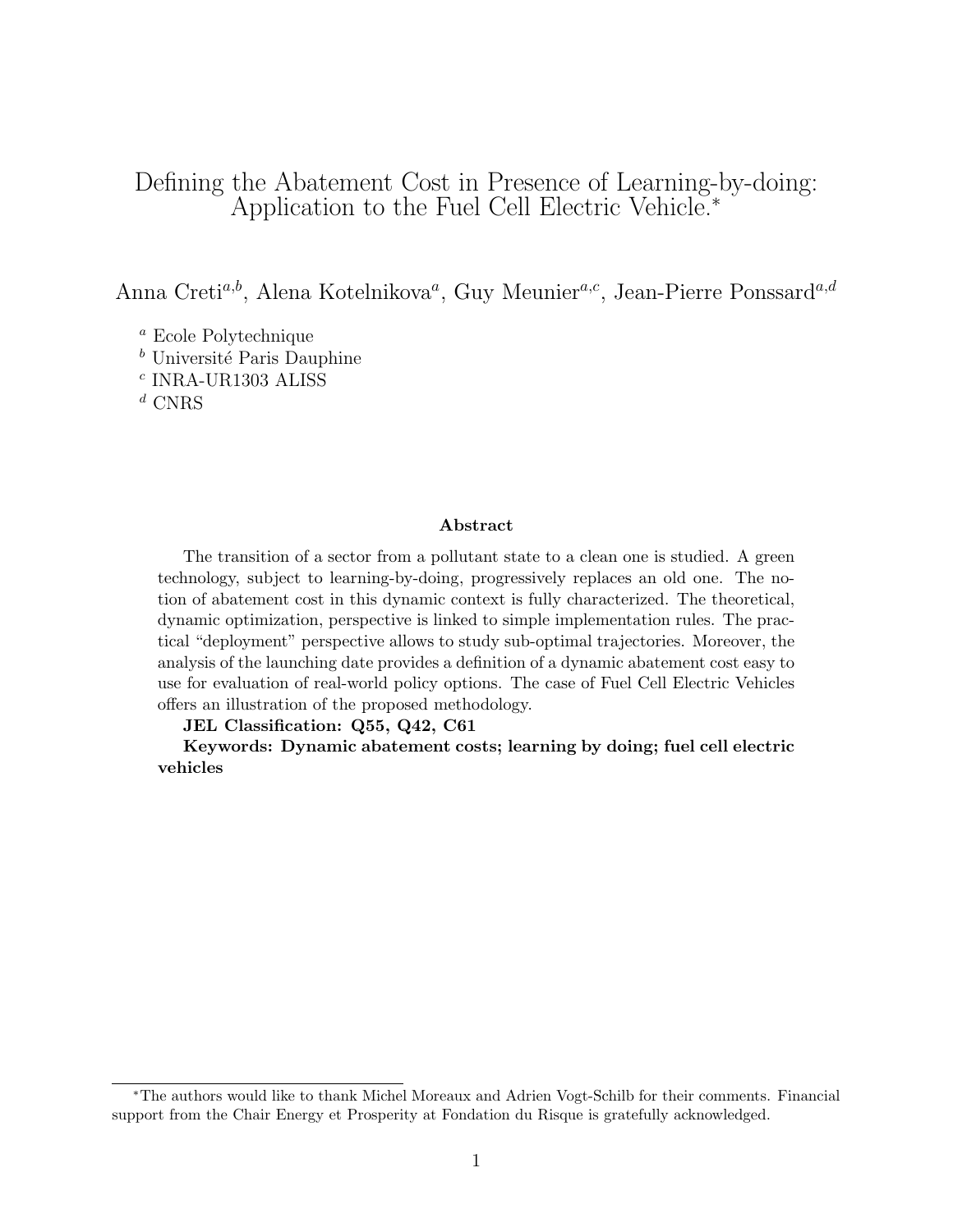# 1 Introduction

Marginal abatement costs (MACs) are both a conceptual and practical tool used in academic and policy discussions. The MAC is the cost to reduce polluting emissions at the margin, by a factory, a firm, a sector or a country. In policy discussions MACs are notably used to allocate decarbonisation efforts among sectors and arbitrage between technical options. This apparently simple definition may hide some difficulties. Whereas the theoretical concept and its practical use are consistent for short-term practices that reduce emissions, there might be some discrepancies for long-term reductions that necessitate sunk investments in physical and human capital along a dynamic process of deployment of a new technology.<sup>1</sup> The objective of this paper is to propose an extension of the standard concept of static abatement costs to a dynamic one giving due consideration to the impact of learning-by-doing together with cost convexity.

Our analysis concerns a carbon-intensive sector in which an old polluting technology is progressively replaced by a new low-emitting technology. We shall use the substitution of fossil fuel by zero emissions vehicles as an illustration. Such a green transition is a dynamic process that requires to accumulate physical and human capital in several complementary goods (e.g. network of fueling stations, hydrogen production facilities, hydrogen cars). The pace at which this accumulation takes place is constrained, which can be explained by costs convexity. Furthermore, new technologies benefit from learning-by-doing or induced technical change. This latter phenomenon describes cost decrease as long as experience is accumulated and technological innovations are spread off. Technological learning has been observed historically for many different industries. In the basic model with a learning mechanism, technological progress is expressed in terms of decreasing specific costs of a technology as a function of cumulative production.

Several authors suggest learning curves as a meaningful presentation of technological change in global energy models (Löschel, 2002). The existence of learning-by-doing in different renewable technologies is a central topic in the debate about CO2 abatement in electricity production. Even though the magnitude of learning-by-doing effect varies depending on whether they are measured at the national or the international level, there are no doubts that this phenomenon is relevant for the diffusion of carbon-free technologies.<sup>2</sup> These dynamic aspects are often neglected in standard MACs calculations, as one ordinarily assumes a stable cost environment; investment cost and life duration are dealt through the notion of levelized costs.<sup>3</sup>

<sup>&</sup>lt;sup>1</sup>Barker et al. (2006), Edenhofer et al. (2006), and Clapp et al. (2009) pointed out that induced technological change can significantly drive down MACs. Edenhofer et al. (2006) argues via a model comparison that the transformation to a carbon-free energy system can become stable as renewable energy technologies turn out to be cost-effective. Amann et al. (2009) similarly find that, as many other papers, technological progress impacts MAC curves.

 $2A$  survey of learning-by-doing rates for different energy technology can be found in IEA (2000) and McDonald and Schrattenholzer (2001). Learning rates varies from 25% for photovoltaics, 11% for wind power, and 13% for fuel cell in the period 1975-2000.

<sup>3</sup>Levelized costs are defined as the present value of the total cost of building and operating a generating plant over its economic life, converted to equal annual payments. This concept is frequently used to compare different technologies for electricity production.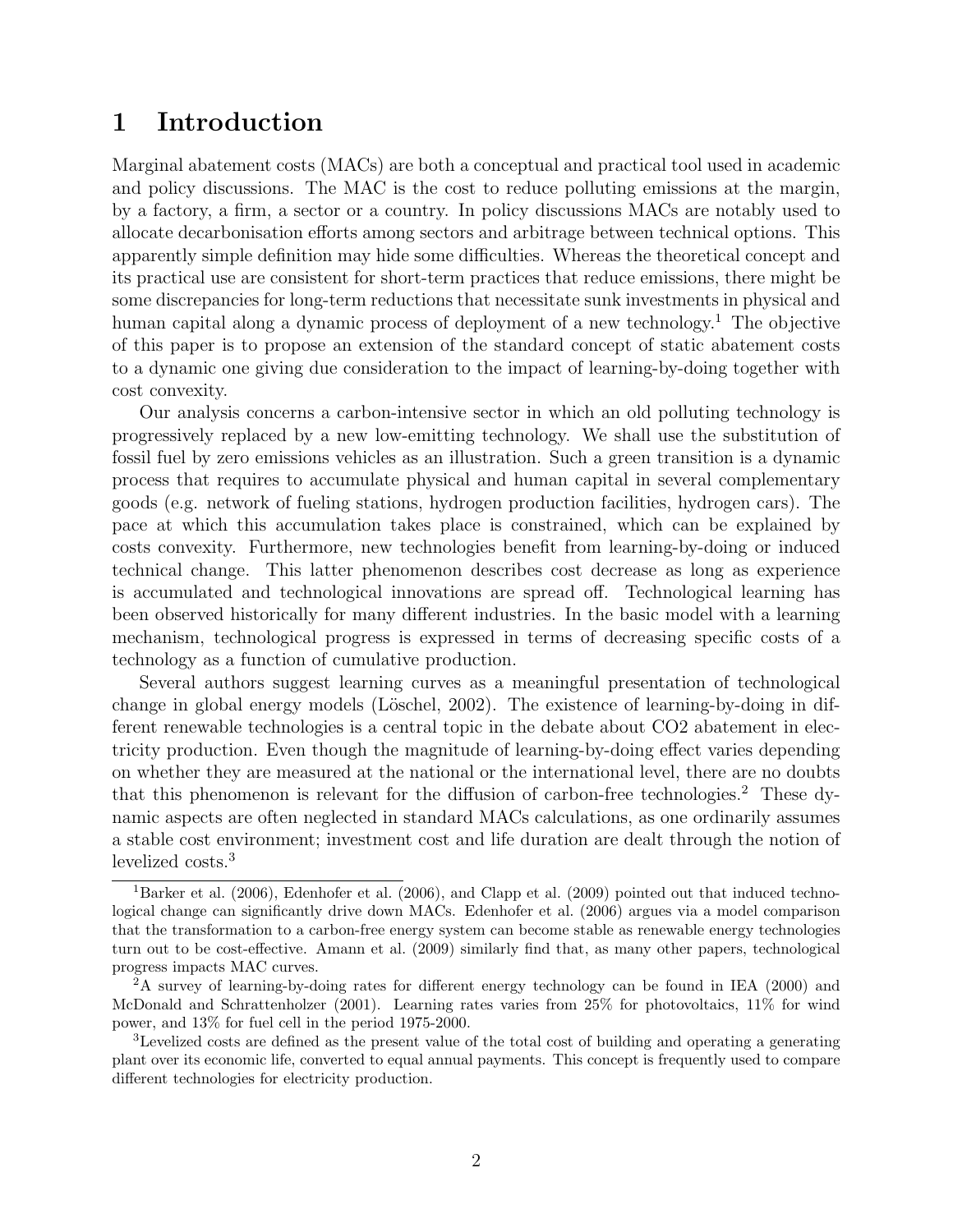To properly introduce the cost dynamics we formulate the transition issue as the whole deployment phase of the new technology in substitution to an old polluting technology. We assume that emissions are subject to an environmental regulation through an exogenous CO2 price. We adopt a partial equilibrium framework and characterize the context in which the transition issue can indeed be addressed. We first characterize the optimal trajectory and highlight the difficulty to compute relevant MACs along this trajectory. Then we study second-best situations and determine a dynamic MAC. The dynamic abatement cost we calculate is both easy to interpret and implement for practical cases, even for sub-optimal trajectories. The theoretical analysis allows to identify the key assumptions required for its relevance.

The optimal trajectory, stemming from the minimization of the aggregate production costs of the overall cars fleet, is a smooth transition in which green cars progressively replace polluting ones. During the transition, the CO2 price should be equal to the sum of two terms: the difference between the cost of the marginal green car and a polluting car; and the learning benefits over the future. This result echoes the one by Goulder and Mathai (2000), who show analytically that the presence of induced technological change, both in the form of R&D investments or learning-by-doing, always implies a lower time profile of optimal carbon taxes. The  $CO<sub>2</sub>$  price should be equalized At the end of the transition the fleet is completely green.

We then turn our analysis to our major contribution, i.e. addressing two operational questions. The first one concerns the date at which the new technology should be launched, and the second one the rate of its deployment. The deployment path of the carbon free technology is decomposed in different phases, encompassing the launching date up to the full substitution of the old polluting technology. We stress the role of cost assumptions in the overall diffusion process. The analysis of the launching date of a given deployment scenario, which does not necessarily coincide with the optimal scenario, provides a dynamic MAC. This dynamic MAC could be interpreted as the levelized cost of the whole deployment project.

We provide an application of our results to the transition from Internal Combustion Engine (ICE) vehicles to Fuel Cell Electric Vehicle (FCEV). This illustration is calibrated on data mainly describing the German market, where various initiatives to foster H2 cars actually exist. The deployment under consideration would be socially beneficial with a sequence of carbon prices starting at  $53 \in \left/\frac{t}{t} \text{ in } 2015 \text{ and reaching around } 200 \in \left/\frac{t}{t} \text{ in } 2050 \text{.} \right.$ (increasing at the social discount rate estimated at 4%).

Several papers have already analyzed the role of cost convexity and the transition dynamic of polluting sectors. Vogt-Schilb et al. (2012) introduce convexities in the investment cost of clean capital in a multi-sector framework. They show that this convexity incites to spread investment in clean capital over time and comfort observed transition dynamics. Similarly, Amigues et al. (2015) introduce convexity in the form of adjustment cost in clean capital accumulation to study the transition from non-renewable to renewable resources. The role of convexity has also been stressed by Bramoull´e and Olson (2005) in their study of the role of learning-by-doing in sectoral arbitrage. Without convexities, learning-by-doing alone does not justify a ramping of the clean option and learning cost should be postponed as far as possible. If production cost are convex, a progressive increase of the abatement in a sector is optimal. Amigues et al. (2014) analyze the optimal timing of carbon capture and storage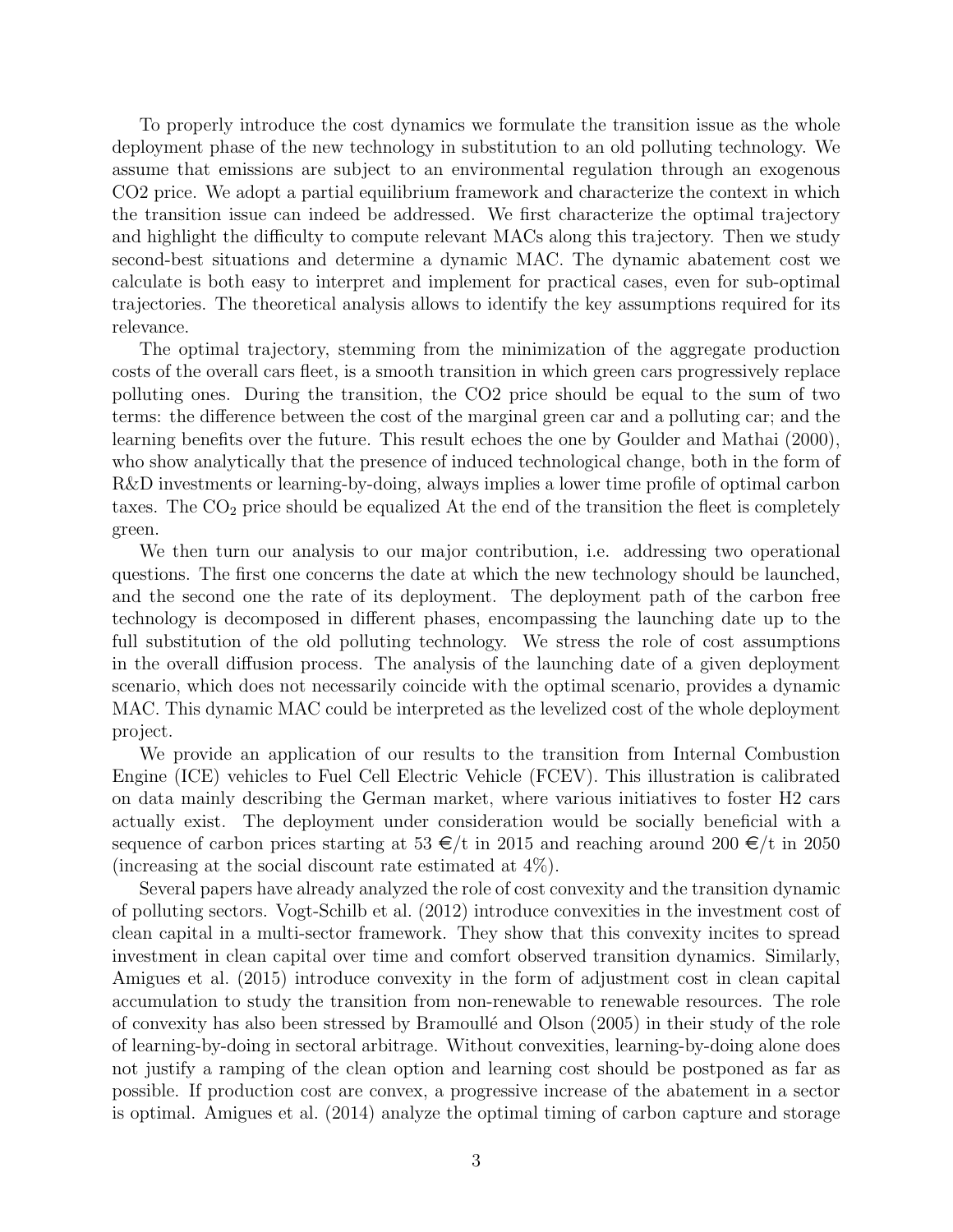policies under increasing returns to scale. They show that the carbon capture of the emissions should start earlier than under a constant average cost assumption. Compared to these contributions, our perspective is more operational. We consider sub-optimal deployment scenarios and provide a convenient generalization of the static abatement cost to a dynamic one which encompasses the whole transition phase.

Our approach can also be related to other streams of literature, as macro models on innovation and green technologies, on one side, and large scale computable models on the other. Analytical macro models that recommend early deployment of green technologies remain imprecise on the specific sectoral cost assumptions that would justify their conclusions (e.g. Grimaud and Rouge, 2008; Acemoglu et al., 2012). Top-down computable general equilibrium (CGE) models (as for instance GEM-E3, GREEN, PACE and MITEPPA) are typically based on exogenous technological change, where roadmaps from polluting to carbon free technologies are used. The associated cost function of the carbon free technologies are time dependent. They compare long term scenarios under various environmental constraints.<sup>4</sup> Bottom-up models are almost exclusively technology snapshot models that examine a suite of technological alternatives over time. A number of bottom-up models have integrated endogenous technological change that assumes the existence of learning by doing. Examples are MESSAGE, MARKAL and POLES. Both bottom-up and top-down large-scale models provide valuable numerical results, but they require ad hoc solvable optimization techniques which make them unsuitable for conceptual analysis. Our analysis and its application to the hydrogen car deployment provides a link between these two streams of literature. It facilitates the conceptual analysis of the main cost assumptions and its interpretability for decision makers.

The paper is organized as follows. Section 2 presents the analytical model and develops the first best and second best scenarios. Section 3 illustrate the application to the case of FCEV versus ICE, whereas Section 4 briefly concludes.

# 2 The analytical framework

### 2.1 The model

We consider a simple model of a sector, say the car sector, the size of which is constant. There are two varieties of vehicles: cars build by using an old polluting technology (ICE vehicle) and new ones which are carbon free (FCEV vehicle). The new technology is subject to learning by doing.

Time is continuous from 0 to  $+\infty$ . The discount rate is constant equal to r. We consider that cars last one unit of time. There are N cars among which x new "green" cars and  $N-x$ polluting old cars. Units are normalized so that each old car emits one unit of  $CO<sub>2</sub>$ , green cars do not pollute. The cost of a old car is constant:  $c<sub>o</sub>$ . The cost of x new green cars is a function of the knowledge capital X:  $C(X, x)$ . At any time  $t \in [0, +\infty[$  the knowledge capital  $X_t$  is equal to the total quantity of green cars previously built  $X_t = \int_0^t x_t dt$ .

 $4$ See for instance Rösler et al. (2014) which relies the bottom-up energy systems ETSAP-TIAM family of models (Loulou and Labriet, 2008; Loulou, 2008).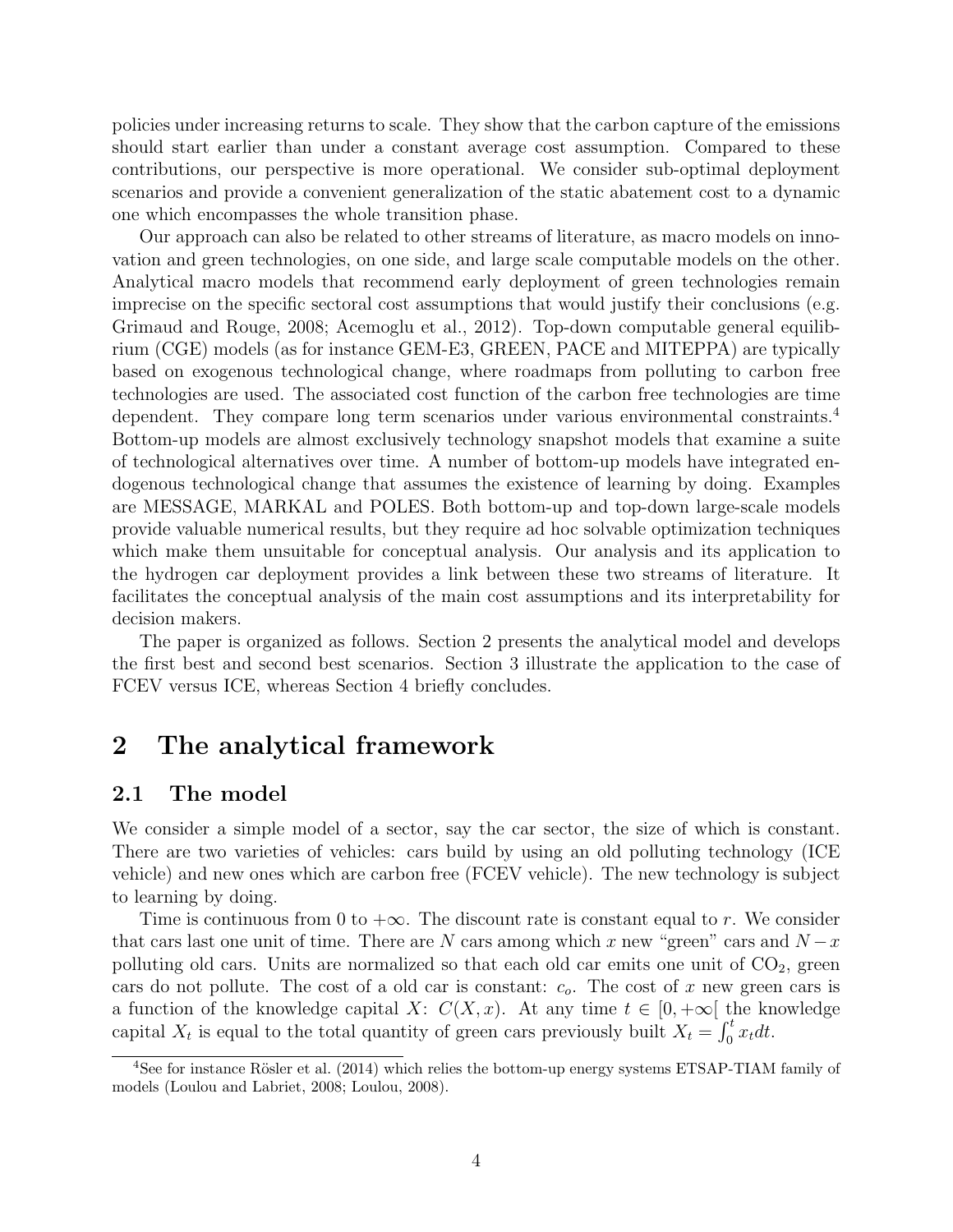The cost  $C(X, x)$  is assumed twice differentiable and positive. It is null for  $x = 0$ , for all X:  $C(X, 0) = 0, \forall X$ , and strictly positive otherwise. The cost is increasing and convex with respect to  $x$ , the quantity of green cars produced. Knowledge reduces the production cost and this effect is lower for larger knowledge stock. The marginal production cost also decreases with knowledge. All this assumptions translate formally:<sup>5</sup>

$$
C_x \ge 0, C_X \le 0, C_{xx} > 0, C_{XX} > 0 \text{ and } C_{Xx} \le 0. \tag{A1}
$$

To ensure the convexity of the problem we assume that the cost convexity:

$$
\left[C_{Xx}\right]^2 < C_{XX}C_{xx}.\tag{A2}
$$

Finally, we assume that the effect of knowledge on the marginal cost,  $-C_{Xx}$ , is larger for larger production. Said differently, the derivative  $C_X$  is concave with respect to x, that is,  $C_{Xxx} < 0.$ 

The price of CO<sub>2</sub> is  $p_t^{CO2}$ , it grows at the speed of the discount rate  $p_t^{CO2} = e^{rt}p_0$  with  $p_0 = 0$ . This assumption will prove very useful to simplify dynamic considerations. It means that once discounted a  $CO<sub>2</sub>$  emissions has the same value whatever the date at which it is emitted. Such a price dynamics could be linked to the stock nature of  $CO<sub>2</sub>$  emissions and the low decay of  $CO_2$  in the atmosphere. It would occur if there was a constraint on the total cumulated emissions (it would be a  $CO<sub>2</sub>$  Hotelling's rule).

A notation that will prove useful is the discounted cost of a fully green fleet with a initial knowledge stock  $X$ . This cost is the discounted sum of the costs of producing  $N$  green cars at each time. With this production schedule the knowledge stock at time t is  $X + tN$  so this discounted cost, denoted  $\Omega(X)$ , is as follows:

$$
\Omega(X) = \int_0^{+\infty} e^{-rt} C(X + tN, N) dt.
$$
 (1)

.

### 2.2 The optimal trajectory

The objective of the social planner is to minimize the cost:

$$
\Gamma = \int_0^{+\infty} e^{-rt} \left[ (p_t^{CO2} + c_o) . (N - x_t) + C(X_t, x_t) \right] dt
$$
\n(2)

$$
\dot{X}_t = x_t \qquad \lambda_t
$$
  

$$
0 \le x_t \le N \qquad \theta_t, \delta_t.
$$

Greek letters are the Lagrange coefficients, in current  $\epsilon$ , associated to each constraint. The dynamics of the optimal trajectory is qualitatively simple: there are three different regimes whether  $x_t$  is null, equal to the total number of cars N or in between.

The following Proposition describes the features of the optimal trajectory.

<sup>&</sup>lt;sup>5</sup>Partial derivatives are denoted with indexes (except if it could be confusing) for instance  $C_X$  stands for  $\partial C/\partial X$ .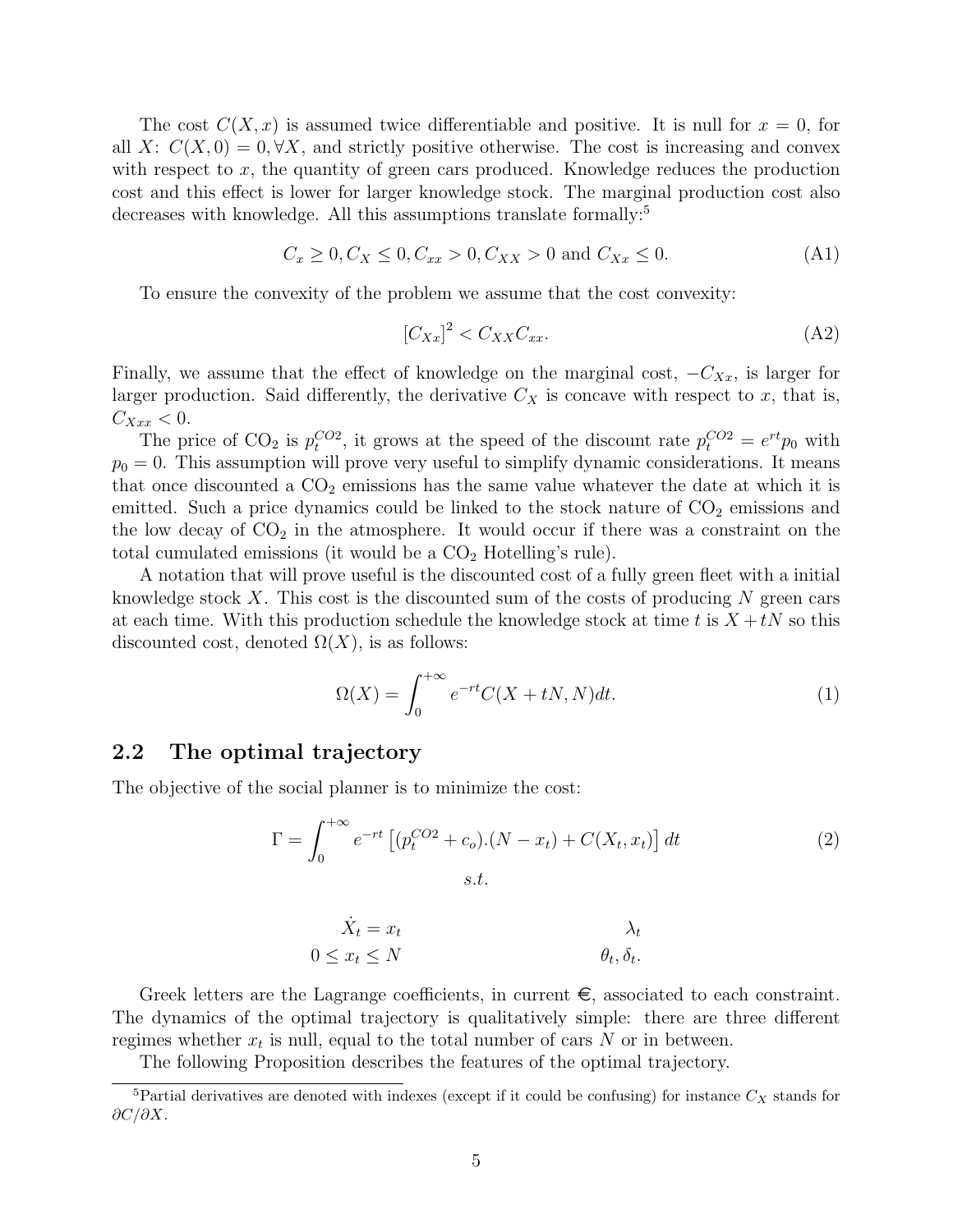**Proposition 1** The production of green cars increases over time. There are two dates  $T_s$ and  $T_e$ , with  $T_s \leq T_e$ , at which the transition respectively starts and ends:

$$
x_t = 0 \text{ for } t \le T_s
$$
  

$$
0 < x_t < N \text{ for } T_s < t < T_e
$$
  

$$
x_t = N \text{ for } t \ge T_e
$$

During the transition, that is, for  $t \in [T_s, T_e)$  the following equation holds:

$$
p_t^{CO2} = \underbrace{[C_x(X_t, x_t) - c_o]}_{static\ abatement\ cost} + \underbrace{\int_t^{+\infty} e^{-r(\tau - t)} C_X(X_\tau, x_\tau) d\tau}_{learning\ benefit\ (< 0)}
$$
\n(3)

**Proof.** The main step of the proof consists in proving that  $x_t$  is increasing if  $x_t \in (0, N)$ . This condition ensures that once  $x<sub>t</sub> > 0$  the number of green cars cannot come back to zero, and that  $x_t$  does not move when  $x_t = N$ . If  $x_t$  is strictly positive  $(\theta_t = 0)$  and lower than the total car fleet  $(\delta_t = 0)$ , along an optimal deployment trajectory the following equations hold:

$$
C_x(X_t, x_t) - c_o = p_t^{CO2} + \lambda_t
$$
\n(4)

$$
\dot{\lambda}_t - r\lambda_t = C_X(X_t, x_t). \tag{5}
$$

If  $x_t \in (0, N)$ , taking the time derivative of the first equation gives:

$$
C_{xX}\dot{X}_t + C_{xx}\dot{x}_t = \dot{p}_t^{CO2} + \dot{\lambda}_t
$$
  
\n
$$
C_{xX}x_t + C_{xx}\dot{x}_t = \dot{p}_t^{CO2} + r\lambda_t + C_X \text{ thanks to eq. 5}
$$
  
\n
$$
C_{xx}\dot{x}_t = \dot{p}_t^{CO2} + r\lambda_t + [C_X(X_t, x_t) - C_{xX}x]
$$

The last term of the right hand side of the second equation is positive because  $C_X(X, x)$  is concave with respect to x (so the derivative in the bracketed term is positive) and  $C_X(X, 0) =$ 0 (since  $C(X, 0) = 0, \forall X$ ). Therefore,  $x_t$  is increasing through time,  $\dot{x}_t \ge 0$ .

Then, since the  $CO<sub>2</sub>$  price increases exponentially,  $x_t$  cannot be always null along an optimal trajectory. Then either  $x_0 = 0$  or  $x_0 > 0$ . In the latter case  $T_s = 0$ , whereas in the former case  $T_s$  is the inf of the dates at which  $x_t > 0$ .

The ending date is finite,  $T_e < +\infty$ : From the above proof, when  $x_t$  is strictly positive its time derivative is bounded below by a strictly positive number, so  $x_t$  necessarily reaches N in a finite time.

Finally, equation (3) is obtained by integrating equation (5), between t and  $+\infty$  (and using the boundary conditions  $\lim_{t\to+\infty}e^{-rt}\lambda_t=0$ :

$$
\lambda_t = \int_t^{+\infty} e^{-r(\tau - t)} C_X(X_\tau, x_\tau) d\tau \tag{6}
$$

and injecting this expression into equation (4).

6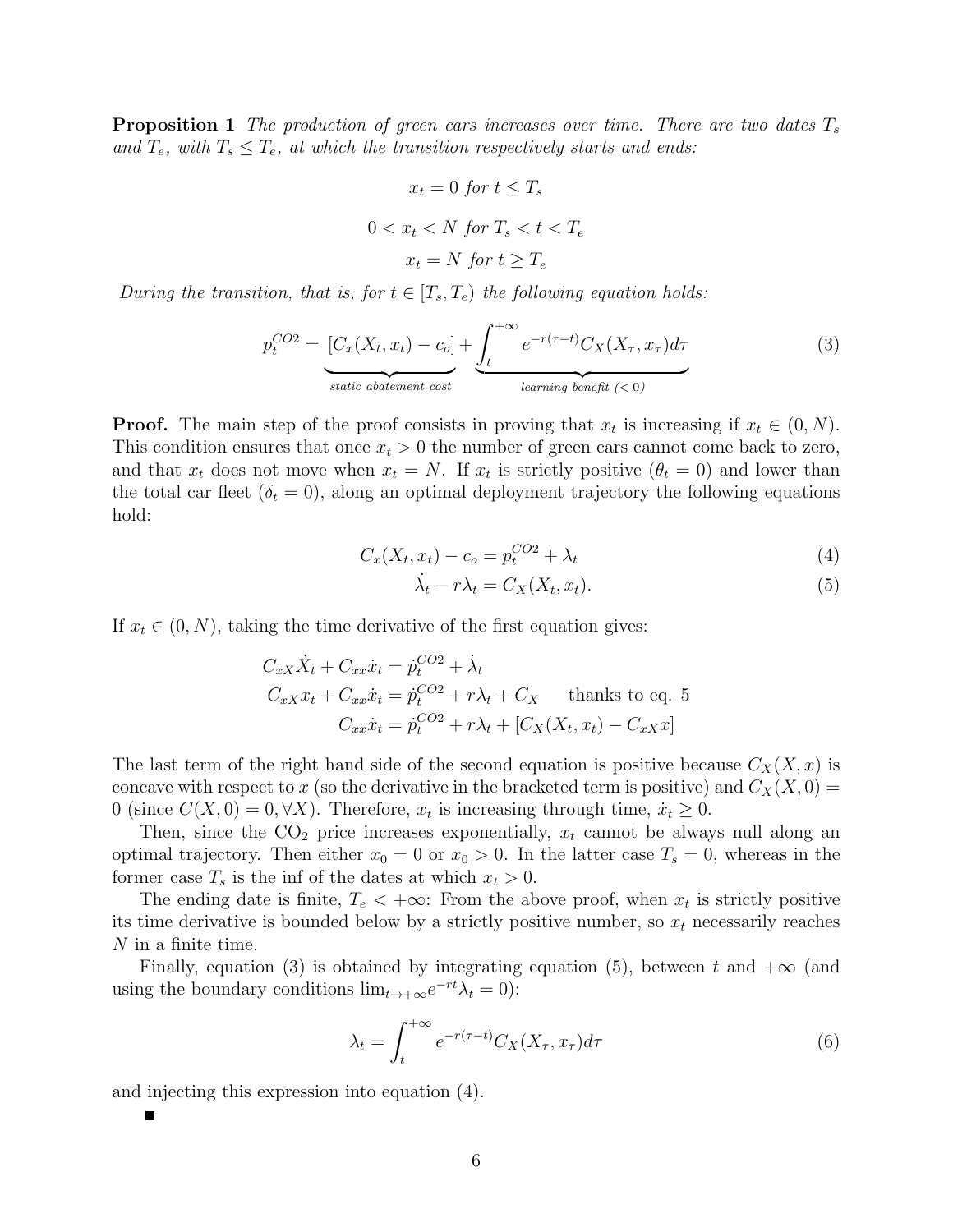The optimal trajectory is a smooth transition in which green cars progressively replace old cars. At the end of the transition the fleet is completely green. During the transition, the fraction of the fleet that is green is determined by equation (3). According to this equation, at a time t the price of  $CO<sub>2</sub>$  should be equal to the sum of two terms, which can be interpreted as the relevant marginal abatement cost in period  $t$ . The first bracketed term is the "static" marginal abatement cost, that is the difference between the cost of the marginal green car and an old car. The second term, the integral, is negative and represents the learning benefits, that is, the reduction of future cost due to the production of one more green car today.

It is important to stress that the relevant marginal abatement cost, the right hand side of equation (3), depends on the whole time path of car production. It depends on the number of cars previously built, via the knowledge stock, and it depends on the future production schedule. Thus, the relevant marginal abatement cost at a particular date cannot be computed regardless of the whole trajectory. Even in our simple model, it is difficult to derive a simple rule, such as the comparison between abatement cost and  $CO<sub>2</sub>$  price, for determining the optimal production at each point in time.

Learning-by-doing plays the role of the inter-temporal glue in the present model, as the accumulation of a knowledge stock explains that each period abatement decision cannot be taken independently of decisions taken at other dates.

Considering two extreme cases is useful to interpret the role of our cost assumptions in the time dependency. On the one hand, without learning-by-doing, the static abatement cost is sufficient to determine the number of green cars at each date. There is a smooth transition. Still, each date can be isolated from the rest of the trajectory: there is no interdependency between past, present and future decisions. On the other hand, without convexity, the transition takes place at once at some date to be determined which can be determined through some generalization of the notion of abatement cost. This is pointed out by the following corollary.

**Corollary 1** If  $C_{xx} = 0$  then the optimal strategy is to replace all old cars by new cars from a date  $T_s = T_e$ . At this date the  $CO_2$  price is:

$$
p_{Ts}^{CO2} = \frac{r\Omega(0) - c_o N}{N}.
$$
\n(7)

in which  $\Omega(0)$  is given by equation (1).

**Proof.** If  $C_{xx} = 0$ , given that  $C(X, 0) = 0$ ,  $C_X(X, x) = C_{Xx}(X, x)x$ . Then, we resort by reductio ad absurdum assuming  $T_s < T_e$ . Between the two dates the equation (3) is satisfied and taking its derivative with respect to  $t$  gives:

$$
\dot{p}_t^{CO2} = C_{Xx}\dot{X}_t + C_{xx}\dot{x}_t - \dot{\lambda}_t
$$
\n
$$
= C_{Xx}x_t + 0 - [r\lambda_t + C_X]
$$
\n
$$
= C_{Xx}x_t - C_X(X_t, x_t) + r \left[ \int_t^{+\infty} e^{-r(\tau - t)} C_X(X_\tau, x_\tau) d\tau \right]
$$
\nusing eq. (5)

\nfrom (6)

Therefore, using that  $C_X(X, x) = C_{Xx}(X, x)x$  in that case,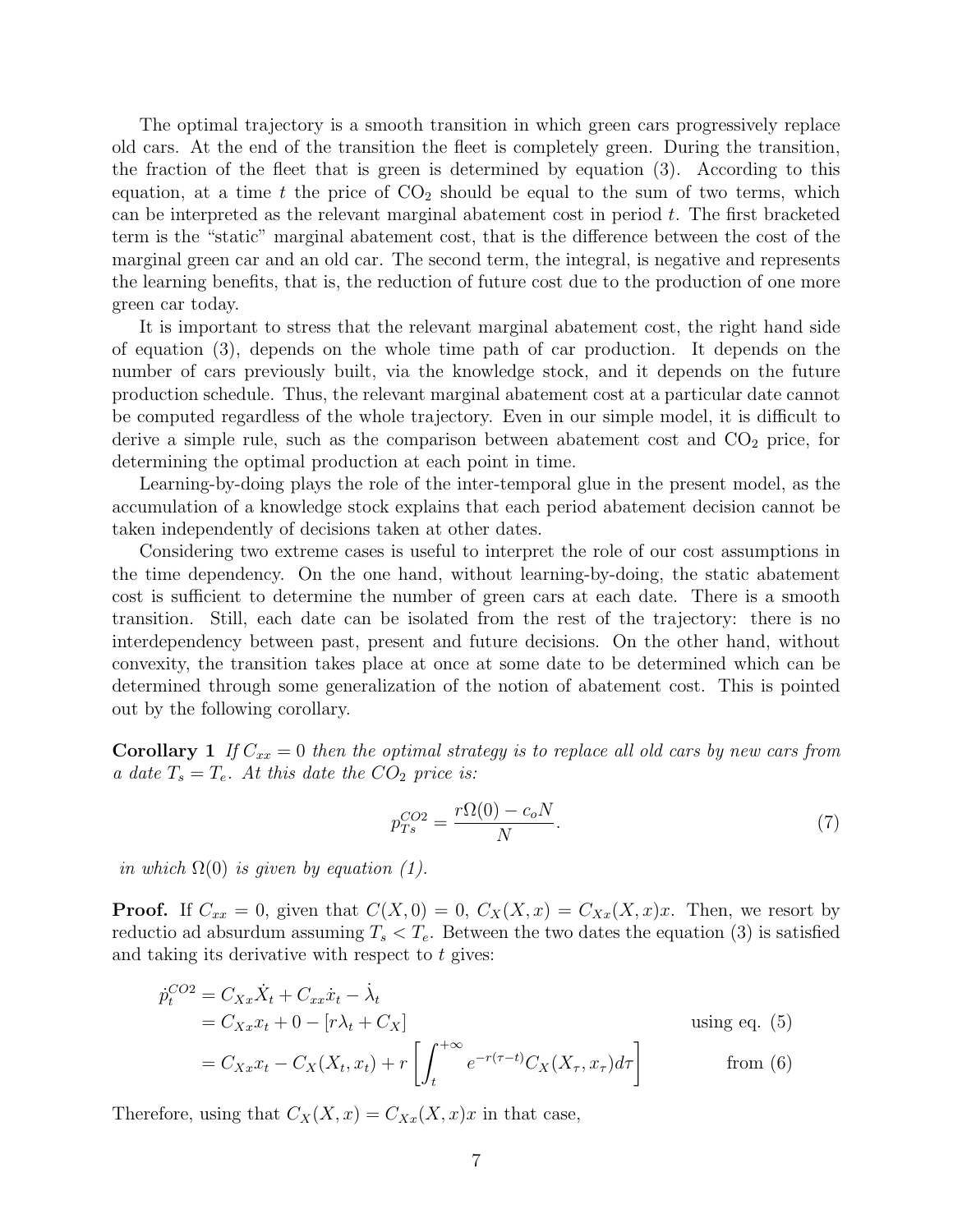$$
0 < \dot{p}_t^{CO2} = r \left[ \int_t^{+\infty} e^{-r(\tau - t)} C_X(X_\tau, x_\tau) d\tau \right] \le 0
$$

a contradiction.

Therefore, the number of green cars jumps from 0 to N at date  $T_s = T_e$ , and the total discounted cost  $\Gamma$  could be written as a function of the date  $T_s$ :

$$
\Gamma = \int_0^{T_s} e^{-rt} \left[ (p_t^{CO2} + c_o) . N \right] dt + e^{-rT_s} \Omega(0)
$$

Along the optimal trajectory,  $T_s$  should minimize this function. Taking the derivative with respect to  $T_s$  in the equation above and setting it equal to zero gives the equation (7).

The threshold of  $CO<sub>2</sub>$  price in the equation (7) could be interpreted as a MAC for the whole technical option: it is the ratio of the difference between the levelized (static) cost of a fleet of green cars and a fleet of old cars to the quantity of emissions abated by the project. In the next subsection, this rule is extended to a general cost function and a ramping deployment scenario.

These results recall those already obtained in the literature. Vogt-Schilb et al. (2012) have analyzed how the convexity of the investment cost may impact the transition rates in a multi sector framework. Bramoullé and Olson (2005) also pointed out that absent convexity, the transition is instantaneous (their Proposition 1 p. 1941).

Ordinarily the effect of learning-by-doing on the timing and costs of emissions abatement remains unclear. Learning-by-doing clearly reduces the costs of future abatement. This suggests delaying abatement activities. However, there is added value to current abatement. It contributes to cumulative experience and hence helps reduce the costs of future abatement. It is unclear which of these two effects dominates (Goulder and Mathai, 2000). For instance, Manne and Richels (2004) and Manne and Barreto (2004), using the top down CGE model MERGE, find that for a wide range of stabilization ceilings, a gradual transition away from the "no policy" emissions baseline is preferable to one that requires substantial near-term reductions.

In our model, the impact of learning by doing is analytically displayed along the optimal deployment trajectory. However, the ambiguity of choosing earlier or later abatement remains. In particular, we characterize suboptimal deployment patterns. If the deployment cost is not minimized or the total number of green cars produced during deployment is larger than the optimal one, the launching date of the green car should be postponed. If the total number of green cars produced during deployment is slightly lower than the optimal one, the launching should instead take place earlier.

### 2.3 The "deployment" perspective

In the optimal scenario, the whole trajectory is consistent with the  $CO<sub>2</sub>$  price: the date at which the deployment starts and the pace at which green cars replace old cars are jointly determined. For a real world application, this theoretical analysis does not provide a simple rule to evaluate a technical option and a "launching date". Furthermore, for real world issues there are many components in the cost (e.g. investment in infrastructure) that do not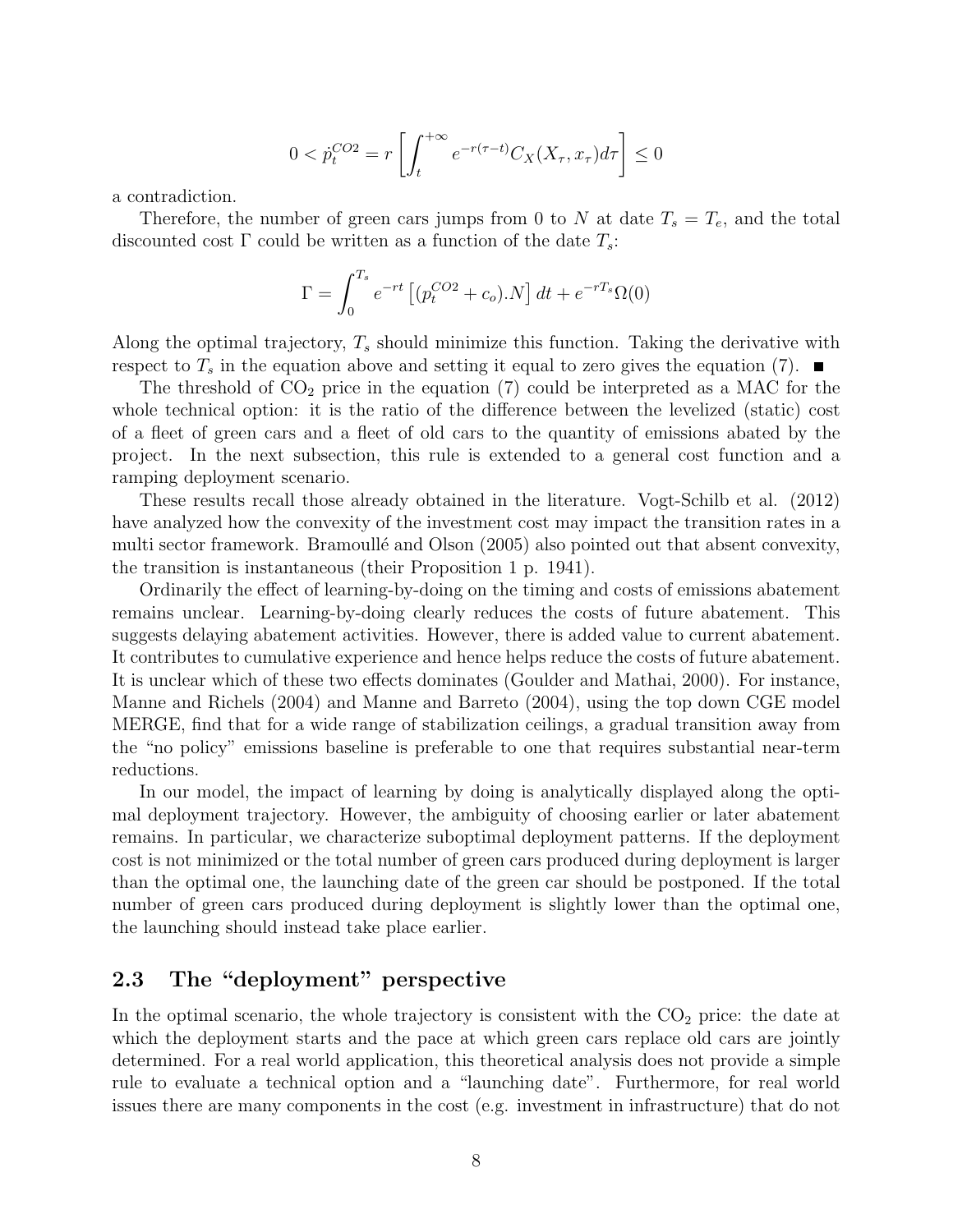easily translate into a specified version of  $C(X, x)$  so that the determination of an optimal trajectory may be out of reach. It is more realistic to discuss suboptimal trajectories.

We propose to decompose the global problem into sub-problems easier to connect to practical examples, offering straightforward interpretations. We disentangle the choice of the production schedule of cars during the deployment phase from the choice of a date at which deployment should start (the date  $T_s$  in the optimal scenario). More precisely, the global problem could be decomposed as follow. There is a "deployment scenario" of the green option with a finite duration; during this deployment a exogenously given amount of green cars is produced each year. The "launching date" of this deployment should be determined. Once deployment is achieved, the whole fleet is replaced by green cars. The optimal trajectory can be found by choosing simultaneously and consistently not only the launching date, but also the deployment scenario characteristics. The optimal choice of the deployment scenario is discussed in the next subsection. We consider here a given scenario, regardless that optimal choice.

For a given deployment scenario, the only variable to be chosen is the launching date  $T_l$ that should balance the price of  $CO<sub>2</sub>$  with the abatement cost of the deployment. Waiting one year to launch the deployment increases emissions by an amount proportional to the fleet but postpones the costly deployment and implementation of the green fleet. The discounted cost of the fleet, given by equation (2), can be decomposed to reflect this trade-off. To do so, the costs of the deployment and the fully green fleet should be discounted to be independent of the launching date:

• The deployment scenario takes place over D years during which a total quantity of  $\bar{X}$  cars are produced. The trajectory of accumulation is  $(\xi_{\tau})_{\tau\in[0,D]}$  in which  $\xi_{\tau}$  is the number of green cars produced at stage  $\tau$  of the deployment (i.e.  $\tau$  years after the launching), and  $\bar{X} = \int_0^D \xi_\tau d\tau$ . The cost of this deployment is

$$
I = \int_0^D e^{-r\tau} [C(\bar{X}_\tau, \xi_\tau) - c_o \xi_\tau] d\tau \text{ in which } \bar{X}_\tau = \int_0^\tau \xi_u du \tag{8}
$$

• At the end of the deployment the fleet is completely green, and the discounted cost of the green fleet of cars solely depends on  $X$ , the knowledge accumulated during the deployment. This cost, view from the date of the end of the deployment, is  $\Omega(X)$  given by equation (1).

The discounted cost of the fleet, given by equation (2), can then be written (with a slight abuse of notation):

$$
\Gamma(T_l) = \underbrace{\int_0^{T_l+D} e^{-rt} (c_o + p_t^{CO2}) N dt}_{\text{fully old fleet}} + \underbrace{e^{-rT_l} I - p_0 \bar{X}}_{\text{deployment phase}} + \underbrace{e^{-r(T_l+D)} \Omega(\bar{X})}_{\text{fully green fleet}}.
$$
\n(9)

This cost is the sum of three terms: the cost, including the  $CO<sub>2</sub>$  cost, of a fleet of old cars from today to the end of the deployment; the cost of the deployment minus the gain from abatement during deployment; once deployment is achieved the fleet is entirely green and the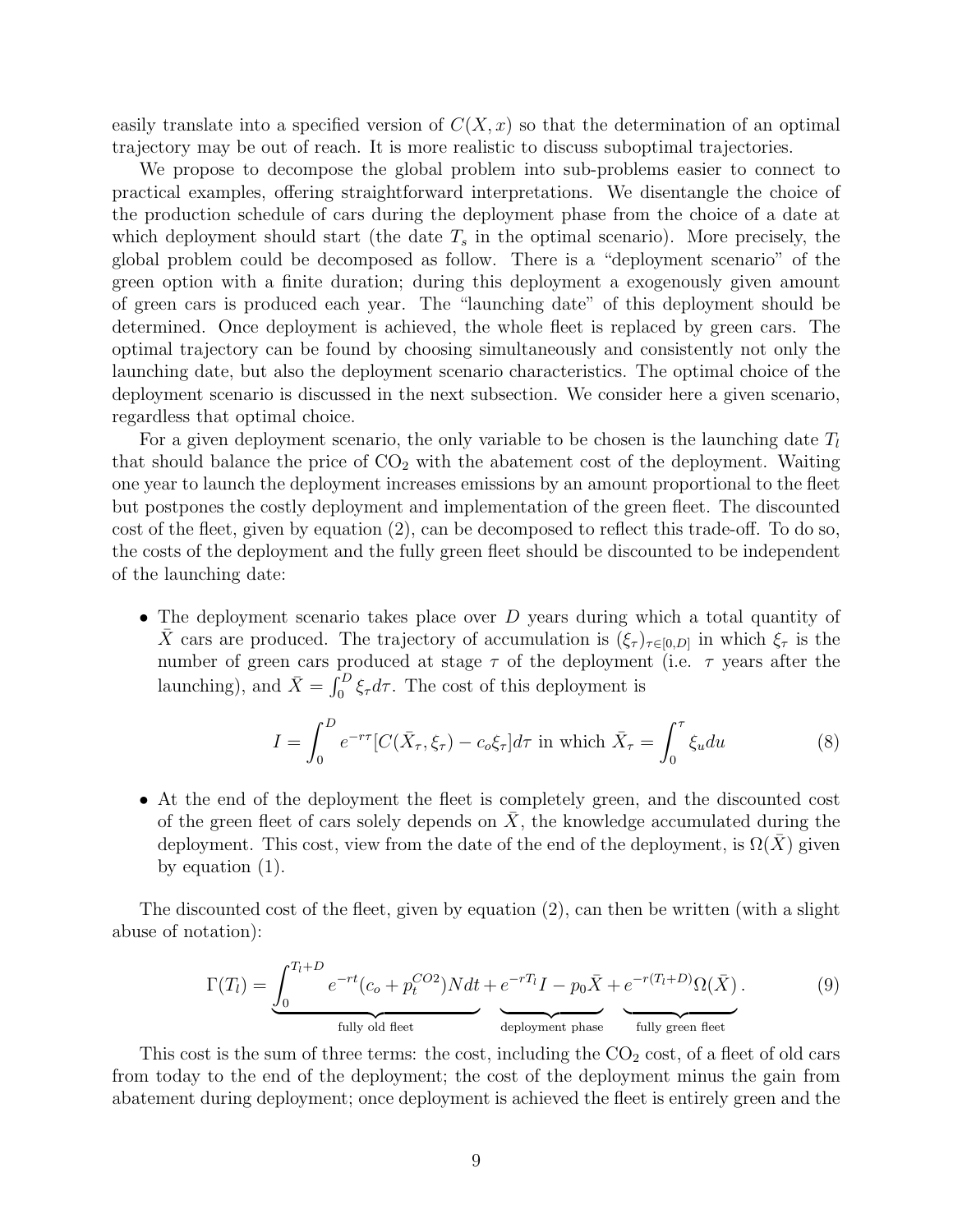current cost of the fully green fleet only depends on the quantity of knowledge accumulated during the deployment.

The problem is now simply to determine the date  $T_l$  at which the deployment should be launched. The assumption that the  $CO<sub>2</sub>$  price grows at the interest rate plays a key role here because the precise date at which carbon reduction takes place does not influence welfare. The emissions abated during deployment, which are precisely equal to the quantity of cars accumulated during the deployment, do not modify the choice of the launching date. This nicely fits our decomposition, since the choice of the launching date only influences costs via discounting.

**Proposition 2** The optimal launching date  $T_l^*$  of the deployment trajectory  $(\xi_{\tau})$  is such that:

$$
P_{T_l^*}^{CO2} = \frac{rI}{N} + \frac{r\Omega(\bar{X}) - c_0 N}{N} e^{-rD}
$$
\n(10)

**Proof.** Taking the derivative of the discounted total cost  $\Gamma$  given by (9) with respect to the launching date gives:

$$
\frac{\partial \Gamma}{\partial T_l} = e^{-r(T_l + D)} (c_o + p_{T_l + D}^{CO2}) N - rI e^{-rT_l} - r\Omega(\bar{X}) e^{-r(T_l + D)}
$$
  
= 
$$
e^{-rT_l} \left[ p_0 e^{rT_l} N + c_o e^{-rD} - rI - r\Omega(\bar{X}) e^{-rD} \right]
$$

At the optimal launching date this derivative is null and, consequently, equation (10) is satisfied.  $\blacksquare$ 

This rule can be easily interpreted: the launching date is chosen so that the abatement cost of the whole project is equal to the  $CO<sub>2</sub>$  price. The abatement cost of the project is the sum of two components: the sunk cost of the deployment that takes D years  $(\frac{rI}{N})$ ; and the relative discounted over-cost of a green car at the end of the deployment  $(\frac{r\Omega(\vec{X})-c_0N}{N}e^{-rD})$ . The cost  $r\Omega(\bar{X})$  is the annualized cost of a fully green fleet, so  $r\Omega(\bar{X})/N$  is the average current cost of a green car over the life of the green fleet. Note that, if at the end of the deployment the green car cost is linear and stable  $(C(X, x) = cx)$  the second component becomes the difference between the cost of a green and an old car  $(\underline{c}-c_0)$ .

The price obtained in Corollary 1 corresponds to the price of Proposition 2 for an extreme deployment scenario in which there is no ramping of the production, that is when  $\bar{X}=0$ and  $D=0$ , we have that  $I=0$ .

#### 2.4 The optimal trajectory revisited and some comparative statics

The deployment approach can be seen as a convenient procedure to compute to the optimal trajectory. Indeed, in the optimal trajectory there is a deployment phase during which green cars progressively replace old cars, and after this phase the whole fleet is green (cf Proposition 1). If the deployment scenario is precisely similar to the optimal deployment, then the launching dates coincide  $(T_s$  in Lemma 1 equals  $T_l$  in Proposition 2).

The optimal trajectory can be found with a deployment approach by proceeding as follows. For any quantity  $\overline{X}$  and duration D there is a deployment scenario that minimizes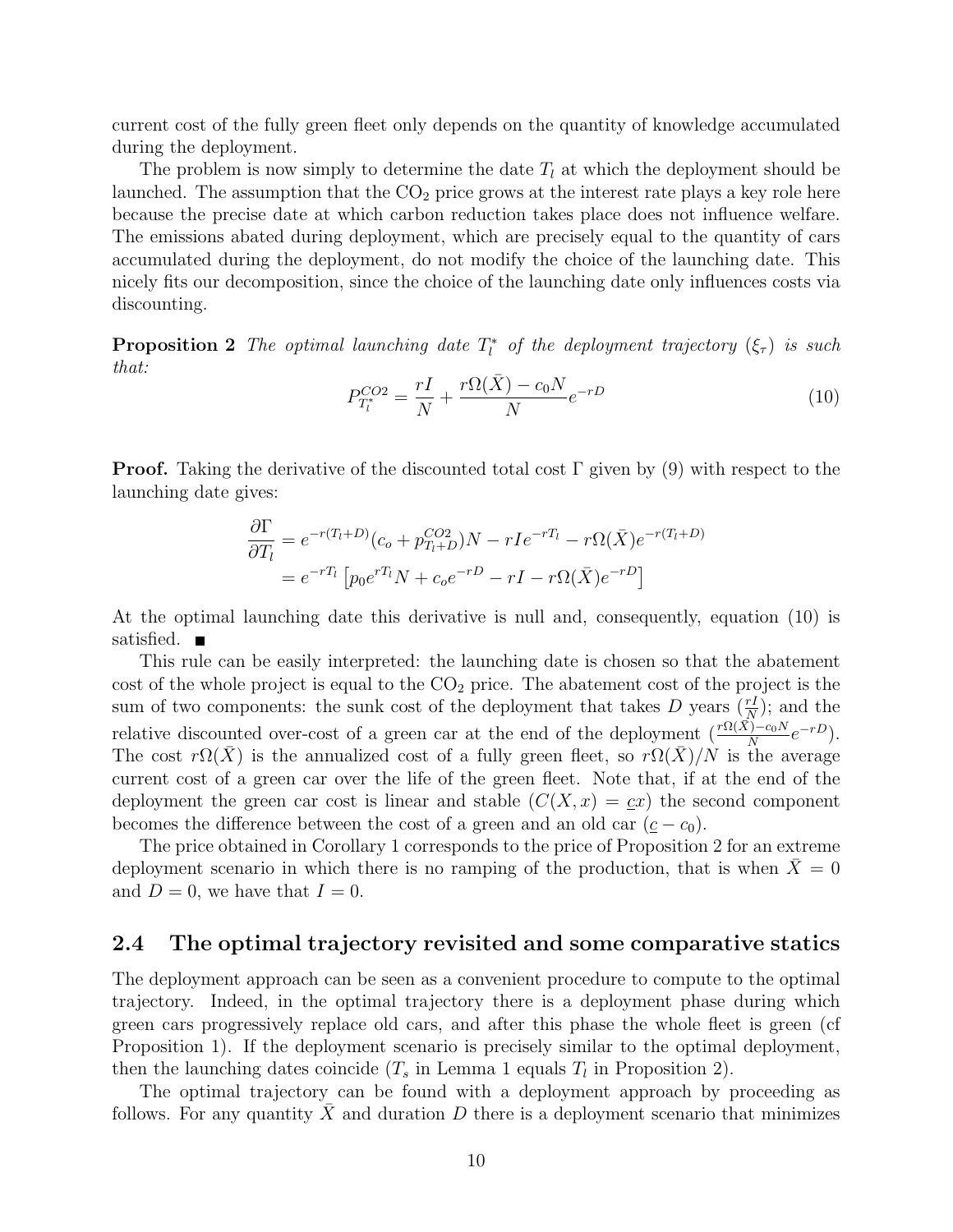the discounted cost  $I$  (given by equation 8). This deployment scenario is independent of the CO<sub>2</sub> price and the launching date. Let us denote  $I^*(\bar{X}, D)$  the minimum deployment cost which is only defined for  $D \geq \overline{X}/N$ :

$$
I^*(\bar{X}, D) = \min_{x_\tau} \int_0^D e^{-r\tau} [C(X_\tau, x_\tau) - c_0 x_\tau] d\tau
$$
  
s.t.  $\dot{X}_t = x_\tau$ ;  $0 \le x_\tau \le N$  and  $X_D = \bar{X}$ . (11)

The optimal solution is found by optimally choosing three variables: the launching date, the duration of deployment  $D$  and the quantity  $X$  of green cars produced during this deployment. The optimal trajectory corresponds to the trajectory found by minimizing with respect to  $T_l$ ,  $\bar{X}$  and D the following cost:

$$
\Gamma = \int_0^{T_l + D} e^{-rt} (c_o + p_t^{CO2}) N dt + e^{-rT_l} I^*(\bar{X}, D) - p_0 \bar{X} + e^{-r(T_l + D)} \Omega(\bar{X}). \tag{12}
$$

The optimal quantity of green cars produced during deployment and the optimal duration of the deployment satisfy the pair of first order conditions:

$$
p_0 e^{rT_l} = \frac{\partial I^*}{\partial \bar{X}} + e^{-rD} \frac{\partial \Omega}{\partial \bar{X}}
$$
(13)

$$
p_0 e^{rT_l} N - e^{-rD} [r \Omega - c_0 N] = -\frac{\partial I^*}{\partial D}
$$
\n(14)

Consider first equation (13) that determines the choice of the optimal number of green cars during deployment. The left-hand-side is the gain due to the reduction of emissions during the deployment. This benefit should be equalized with the marginal cost of the overall project. This marginal cost is the sum of the marginal cost of the deployment and the marginal latter cost of the fully green, post-deployment, fleet. The former is positive and the latter is negative, since an increase of the quantity of green car produced during deployment reduces the cost of the fully green fleet.

The choice of the optimal duration as represented by equation (14), equalizes the gain from reducing the deployment duration with the corresponding marginal cost  $(\partial I^*/\partial D <$ 0). Reducing the duration of deployment allows to save  $N$  additional emissions but brings forward the replacement of the old fleet by a green one.

It is feasible to briefly examine how the sub-optimality of a deployment scenario impacts the launching date. $6$ 

**Proposition 3** An optimal trajectory can be described by an optimal deployment scenario and the associated optimal launching date. The optimal deployment scenario consists in  $\bar{X}^*$ ,  $D^*$  and  $(\xi^*_\tau)_{\tau \in [0, D^*]}$ .

If the deployment scenario is suboptimal :

• If the deployment cost is not minimized  $(\xi_{\tau} \neq \xi_{\tau}^*)$ , the launching should be postponed;

 $6A$  formal proof of the following proposition is available upon request.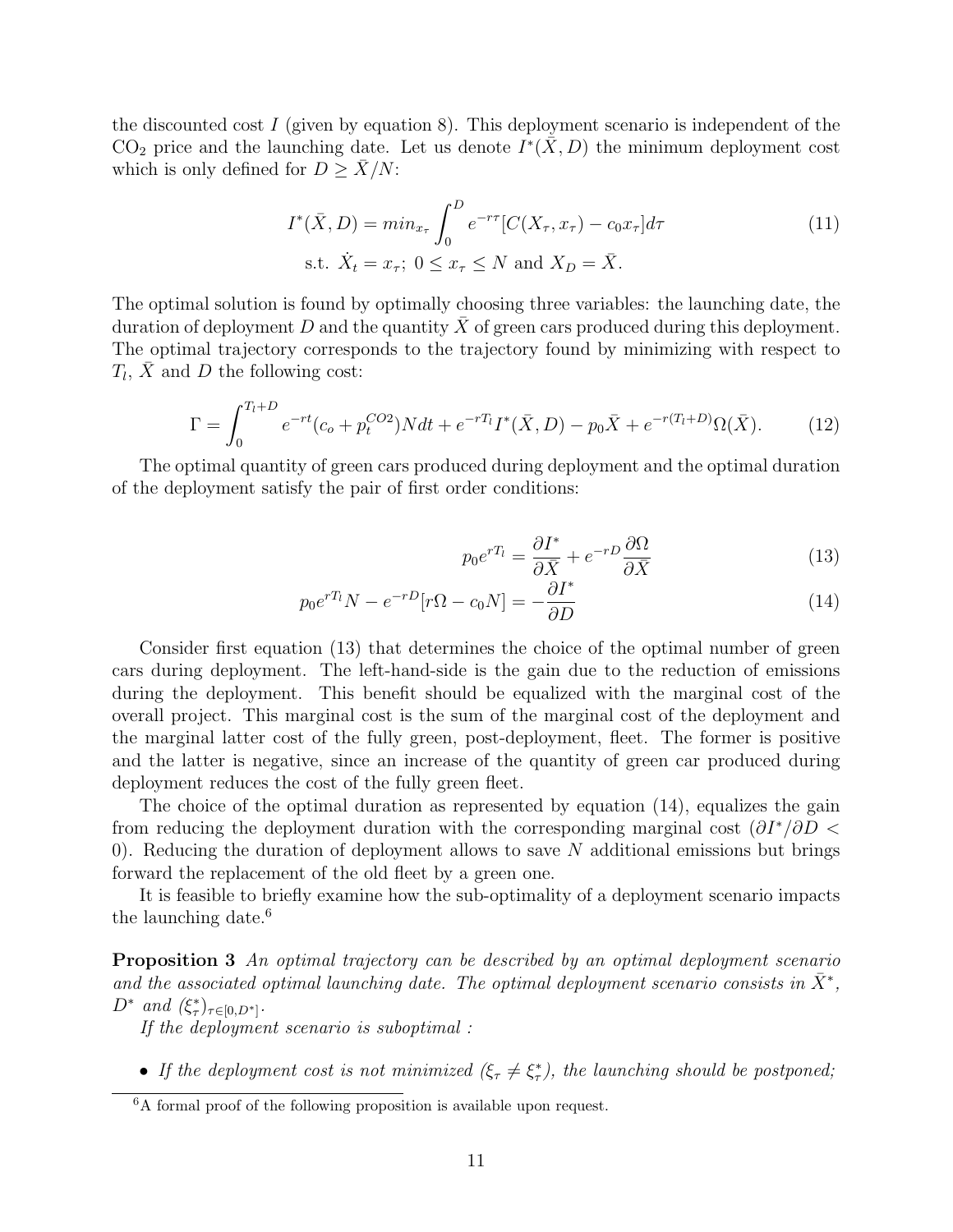

(a) The choice of the launching date  $T_l^*$  equalizes (b) The choice of the quantity of green cars prothe CO<sub>2</sub> price with the levelized cost of the project duced during the deployment  $\bar{X}^*$ , equalizes the marginal cost with the  $CO<sub>2</sub>$  price

Figure 1: The joint determination of the launching date (a) and the quantity of cars produced during deployment (b).

- If the total number of green cars produced during deployment is larger than the optimal one  $(\bar{X} > \bar{X}^*)$ , the launching should be postponed;
- If the total number of green cars produced during deployment is slightly lower than the optimal one  $(\bar{X} < \bar{X}^*)$ , the launching should take place earlier.

If, given  $\bar{X}$  and duration D, the deployment cost I is not minimized, then the launching should be postponed. Indeed, the higher the cost of the project the higher the associated  $CO<sub>2</sub>$  price.

If the duration is fixed and the cost is minimized, the choice of  $\overline{X}$  has a non monotonic effect on the choice of the launching date. Figure 1 illustrates the joint determination of the launching date and the quantity of accumulated cars. Figure 1(a) represents the result of Proposition 2: the abatement cost of the whole project should be equalized to the launching date. This is also true for a sub-optimal scenario, notably if  $\bar{X} \neq \bar{X}^*$ . Figure 1(b) depicts the choice of the quantity of green cars accumulated during deployment that should equalize the marginal cost of such accumulation with the  $CO<sub>2</sub>$  price at the launching date.

As illustrated by Figure 1(a), the accumulation  $\bar{X}$  that would minimize the launching date is lower than the optimal accumulation. So, if more cars than optimal are accumulated, the launching should be postponed, because of the increased cost of the whole deployment. If the number of accumulated cars is smaller than the optimal one, but not far from it, the cost is actually reduced and launching should start earlier than the optimal date. This earlier deployment would partly compensates for the lower interim abatement.

The figure 1(b) also shows how the accumulation of green cars during deployment is modified by a sub-optimal launching date. The later the launching is the larger the accumulation should be.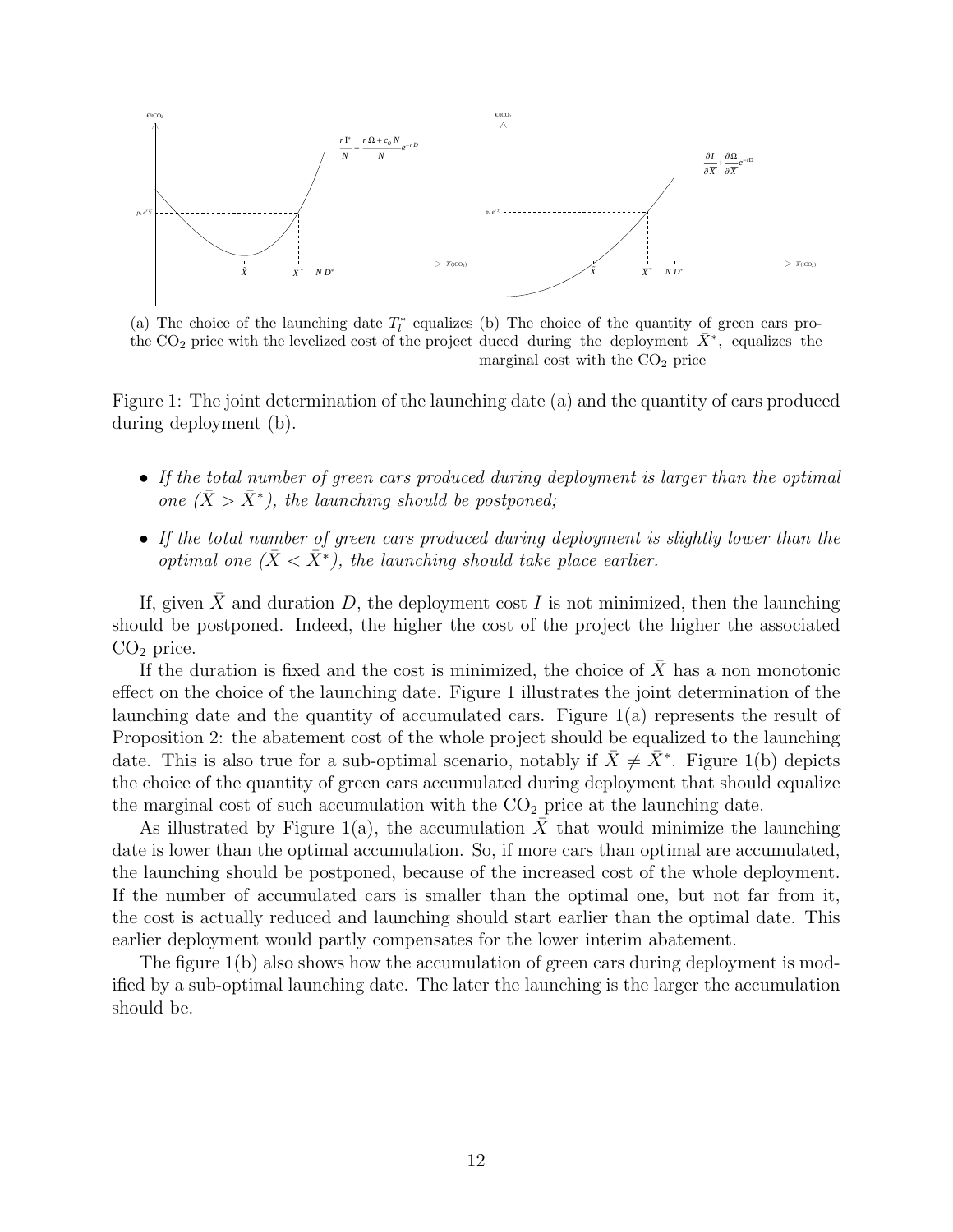# 3 Application to the case of FCEV versus ICE

The case of Fuel Cell Electric Vehicles (FCEV) for the substitution of the mature ignition combustion engine (ICE) provides an interesting illustration of our methodology. FCEV have attracted a lot of attention in view of their potential for the reduction of carbon emissions in the transport system. There exists a number of studies on this subject. Among them a study (McKinsey & Company, 2010) developed scenarios for the deployment of PHEV, BEV and FCEV in Europe over the period 2013-2050. This study concludes that the total cost of ownership (TCO) for all power-trains are expected to converge around 2040. Bruegel and the European School for Management and Technology revisit the economic rationale for public action for FCEV (Zachmann et al., 2012). Harrison (2014) provides an extensive analysis of the environmental and macroeconomic impacts (growth, employment, trade) of alternative motor ways (ICE,  $BEV$ ,  $FCEV$ ) at the European level at the 2050 horizon. Rösler et al. (2014) carry an in depth investigation using the energy bottom-up model TIAM-ECN (Loulou, 2008; Loulou and Labriet, 2008) to build scenarios up to 2100 for passenger car transportation in Europe. They show that FCEV could achieve most of the market in 2050 if no significant breakthrough in battery is made. In contrast Oshiro and Masui (2014) analyze the Japan market and show that BEV would take most of the passenger car market in 2050 while the share of FCEV would remain marginal. In all these studies the relative cost dynamics for FCEV plays a crucial role in an intricate way so the results are not easily interpretable for decision makers.

At the other extreme comparing the TCOs of FCEV versus ICE with the respective  $CO<sub>2</sub>$ emissions to get a first cut of the abatement cost for FCEV is quite convenient.<sup>7</sup> However since the cost of FCEV exhibits a sharp decrease this abatement cost will also decrease over time this approach is too simplistic. The methodology developed in this paper provides an extension of the static abatement cost that precisely takes into account the cost dynamics of the trajectory. We recall the key assumptions:

- An exogenous deployment for FCEV based on industry projections; this deployment is based on a number of technical and economic constraints such as the time to achieve the targeted cost projections, the time to build up the network, social constraints such as acceptability of the new technology by consumers...Once this deployment scenario is characterized it becomes meaningful to model the associated cost dynamics based on a limited number of parameters.
- A normative social price of carbon based on global general equilibrium models. More precisely we assume a  $CO<sub>2</sub>$  price sequence increasing at the social discount rate from a given initial value.

From these two assumptions we are able to answer the following two questions:

• What should be the threshold  $CO<sub>2</sub>$  price in 2015 so that it would be optimal to launch the proposed deployment of FCEV over the period 2015 to 2050? We shall refer to this price as the dynamic abatement cost of the deployment trajectory.

<sup>7</sup>Static abatement costs are routinely used in a number of policy papers. See for instance for a discussion of the merits of hydrogen Beeker (2014).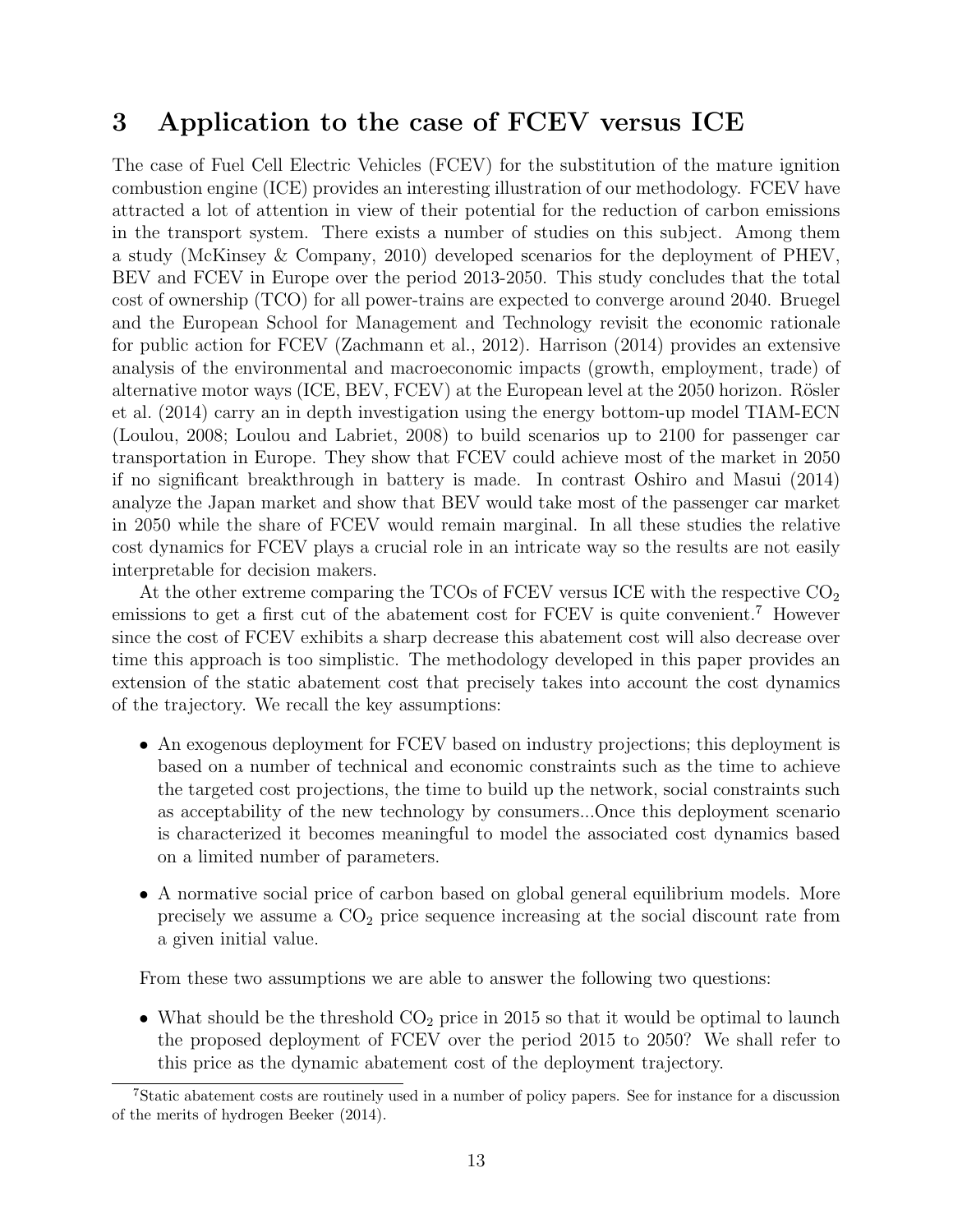• If the dynamic abatement cost is higher than the current normative cost of carbon in 2015, what is the magnitude of the changes in the key parameters in our model that would make the abatement cost consistent with the normative value?

The corresponding results can be used to determine with industry experts the technical feasibility and uncertainties associated with different sets of assumptions.

#### 3.1 The data and the associated static abatement costs

Table 1 gives the data. The geographic context is Germany, a country in which some significant moves have already been made in favor of FCEV. The cost dynamics underlying the deployment scenario involves three main components: manufacturing costs, infrastructure costs and fuel costs. The corresponding model is detailed in Creti et al. (2015). We briefly review the construction of the cost function.

The total passenger car fleet in Germany is assumed to increase from today's level of 47 million vehicles to 49.5 million in 2030. It is assumed to be stable from 2030 to 2050. Our exogenous deployment scenario assumes a very progressive ramp up starting in 2015 up to a 2.7% market share in 2030 and a targeted market share of 15% in 2050, that is 7.500 million units for the FCEV car park. Based on this scenario one constructs a unit manufacturing cost for a FCEV. Cars are expected to have a ten year life time, so that the actual yearly production takes account the renewal of the car park. Both ICE and FCEV cars are running 15 000 km per year. Fuel consumption is derived based on energy efficiency. Using unit fuel costs one gets the total fuel consumption. Fuel costs for hydrogen depend on the technology to produce hydrogen (development and capital expenditures of energy producers are integrated in this cost).<sup>8</sup> The cost of infrastructure is derived from the number of hydrogen refueling stations (HRS) which is derived from the required network to deliver the total hydrogen consumption at every time period. Delivery cost to the stations is added to the infrastructure cost. Gasoline price is also the delivery price at the retail station. In the base case we assume that value added taxes on the cost components are not included but that the excise tax on imported petroleum is, since it represents an opportunity cost for importing oil. Note that the excise tax is in absolute value so its percentage of the gasoline price declines over time. The untaxed gasoline price follows the oil price in the world market, assumed to increase at a constant rate of  $1.4\%$ .  $CO<sub>2</sub>$  emissions depend both on energy efficiency (which keeps improving for ICE and FCEV) and the progressive introduction of carbon free technologies for hydrogen production.

<sup>8</sup> In our scenario we shall consider three new technologies: carbon sequestration and capture, electrolysis based on renewable energies, and biogas.

<sup>&</sup>lt;sup>9</sup>The average gasoline market price per litre in Germany in 2014 was equal to  $1.6 \in \text{(including all taxes)}$ . While the recent drop in oil prices had a significant impact on this price, its long term impact for year 2030 and later is uncertain. The 1.4% annual growth rate is consistent with IEA long term projections.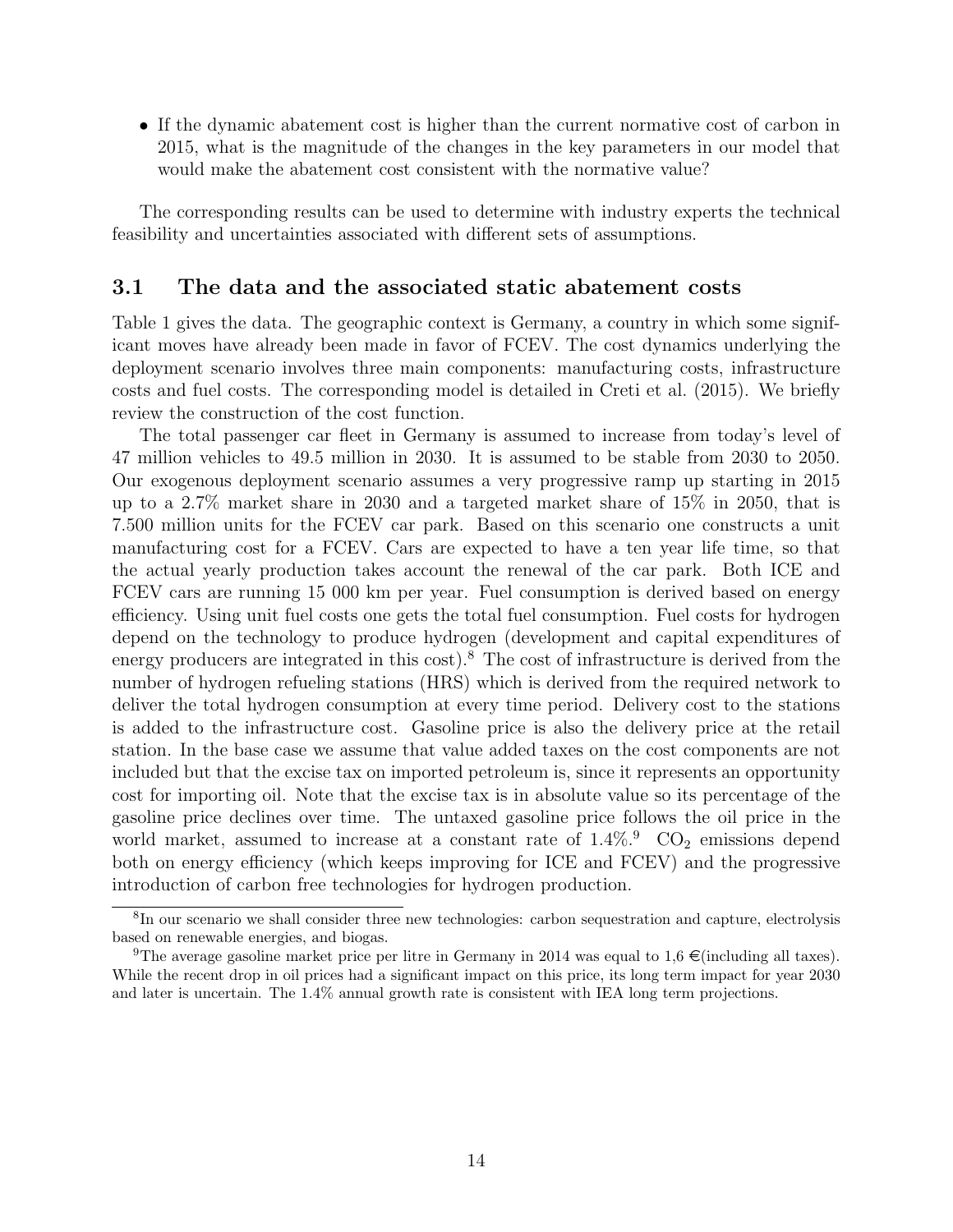|                                                    | Unit                         | 2015  | 2020 | 2025   | 2030 | 2050 |  |  |  |
|----------------------------------------------------|------------------------------|-------|------|--------|------|------|--|--|--|
| Market size                                        |                              | 1     | 95   | 453    | 1350 | 7500 |  |  |  |
| (car life time: 10 years, $15\ 000 \text{km/yr}$ ) | $1000 \text{ cars}$          |       |      |        |      |      |  |  |  |
| Vehicle manufacturing cost                         |                              |       |      |        |      |      |  |  |  |
| <b>FCEV</b>                                        | k€                           | 60.0  | 37.7 | 32.1   | 28.6 | 22.8 |  |  |  |
| ICE                                                | k€                           | 22.0  | 21.4 | 21.3   | 21.1 | 20.5 |  |  |  |
| Relative price FCEV vs ICE                         | %                            | 173\% | 77\% | $53\%$ | 37%  | 13\% |  |  |  |
| Fuel costs                                         |                              |       |      |        |      |      |  |  |  |
| <b>FCEV</b>                                        |                              |       |      |        |      |      |  |  |  |
| Hydrogen production cost                           |                              | 7.0   | 5.8  | 6.1    | 6.3  | 6.8  |  |  |  |
| (delivery cost to HRS included)                    | ∈/kg                         |       |      |        |      |      |  |  |  |
| Hydrogen consumption per 100 km                    | $\text{kg}/100\text{km}$     | 0.95  | 0.87 | 0.84   | 0.80 | 0.70 |  |  |  |
| ICE                                                |                              |       |      |        |      |      |  |  |  |
| Gasoline price                                     | $\epsilon/1$                 | 1.30  | 1.35 | 1.40   | 1.46 | 1.71 |  |  |  |
| of which state tax $(w/o \, \text{VAT})$           | $\%$                         | 50%   | 48\% | 47\%   | 45\% | 38%  |  |  |  |
| Gasoline consumption per 100 km                    | 1/100km                      | 7.04  | 6.2  | 4.97   | 4.88 | 4.8  |  |  |  |
| Infrastructure costs                               |                              |       |      |        |      |      |  |  |  |
| Number of HRS                                      | #                            | 40    | 220  | 926    | 2234 | 9257 |  |  |  |
| Capital cost per unit of car                       | k€                           | 62.24 | 2.39 | 2.02   | 1.65 | 1.18 |  |  |  |
| $CO2$ emissions                                    |                              |       |      |        |      |      |  |  |  |
| Hydrogen                                           | $\text{kgCO}_2/100\text{km}$ | 9.0   | 6.2  | 5.0    | 3.8  | 1.7  |  |  |  |
| Gasoline                                           | $\text{kgCO}_2/100\text{km}$ | 19.8  | 17.4 | 14.0   | 13.7 | 13.5 |  |  |  |

Table 1: Simplified Data Sheet

For each cost component we introduced a learning by doing parameter and calibrated the model using costs estimates based on existing applied studies and interviews with industry experts. In this way we can analyze how the results are affected through small changes in the cost and environmental parameters. This will be convenient for sensitivity analysis.

Figure 2 gives the TCO at various dates with its cost components. Observe that introducing an excise tax on hydrogen in 2050 would not endanger its position relative to ICE. Figure 3 compares our values for TCO with those obtained in Rösler et al. (2014). Figure 4 depicts fuel efficiency for FCEV and ICE.<sup>10</sup> Figure 5 gives the respective CO2 emissions for  $\rm FCEV$  and  $\rm ICE.^{11}$ 

<sup>10</sup>For ICE the sources are coming from the EIA Annual Energy Outlook 2014 (http://www.eia.gov/forecasts/aeo/pdf).

<sup>&</sup>lt;sup>11</sup>Note that for FCEV the level of carbon free electrolysis in the portfolio of technologies grows from  $15\%$ in 2020 to 40% in 2050 which explains the decline in CO2 emissions. The values for ICE are higher than the EU targets. These targets apply to the average portfolio of car manufacturers while FCEV would be more for large vehicles  $(C/D \text{ or } J \text{ segments}).$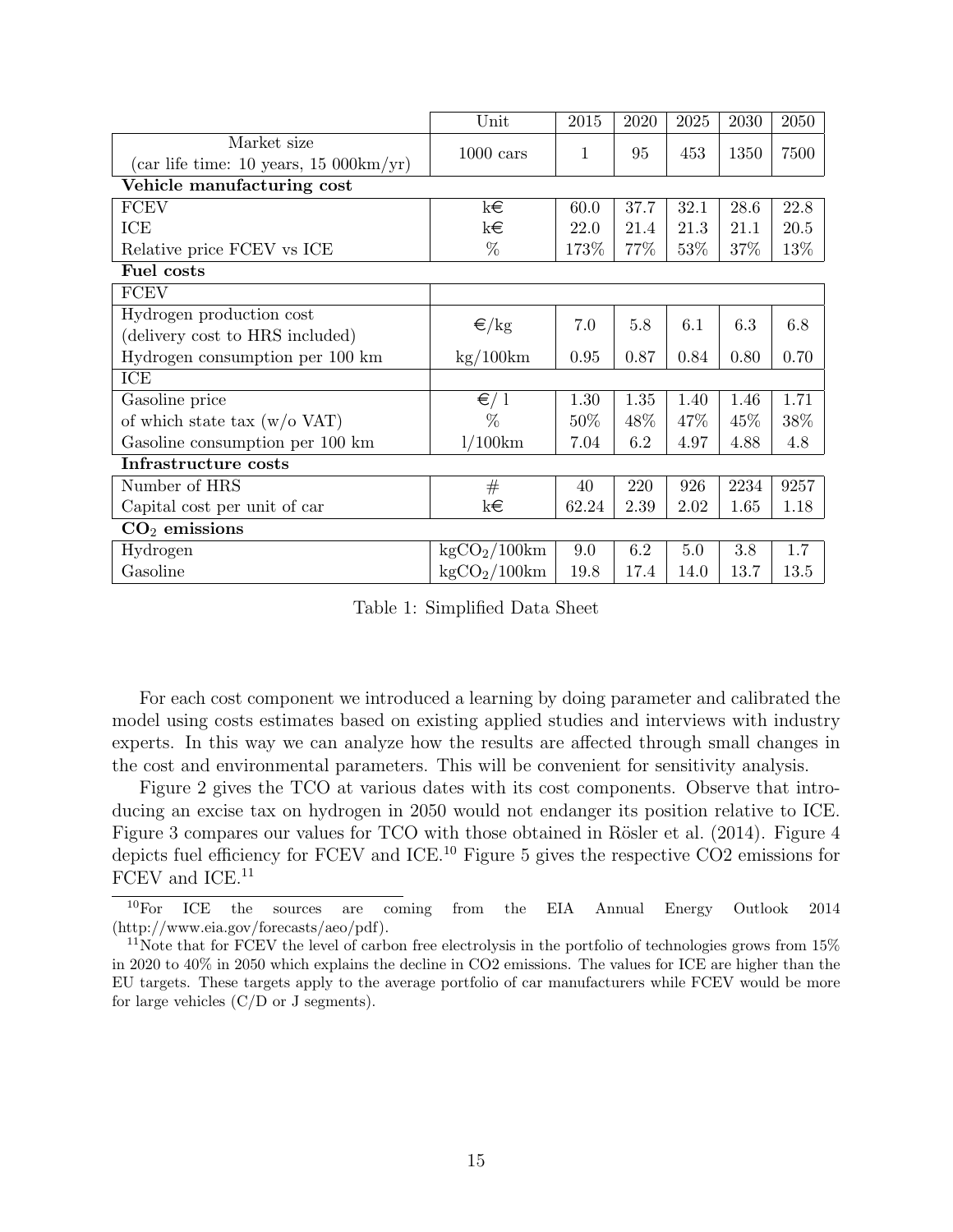

Figure 2: Analysis of the costs components for one car unit in  $\epsilon$  per km per year



Figure 4 4: Fuel consumption ICE (l/100km) FCEV (kg/10km)



Figure 3: TCO authors versus Rösler et al.  $(2014)$ , in  $\epsilon$  per km per year



Figure 5:  $CO<sub>2</sub>$  emissions g/km

From the respective TCOs and from the respective yearly  $CO<sub>2</sub>$  emissions we can derive the yearly static abatement costs (Proposition 1). They are depicted Figure 6. It starts around 1600  $\in/t$  in 2020 and decreases to zero in 2043 (the year at which the relative total cost of ownership becomes positive for FCEV). Not much can be inferred from this sequence of abatement costs. In contrast our methodology provides a relevant proxy for policy analysis.

## 3.2 The dynamic abatement cost for the FCEV deployment trajectory

Recall the result of Proposition 2:

$$
p_0 e^{rT_l^*} = \frac{rI}{N} + \left[\frac{r\Omega}{N} - c_0\right] e^{-rD} \tag{15}
$$

Our illustration directly fits for applying this result with one exception: the TCO and the CO2 emissions for ICE are not constant over time but slightly decreasing. Proposition 2 provides a first order estimate and a more refined approach should take this assumption into account. To calculate our first order estimate we proceed as follows.

• Time is discrete and not continuous;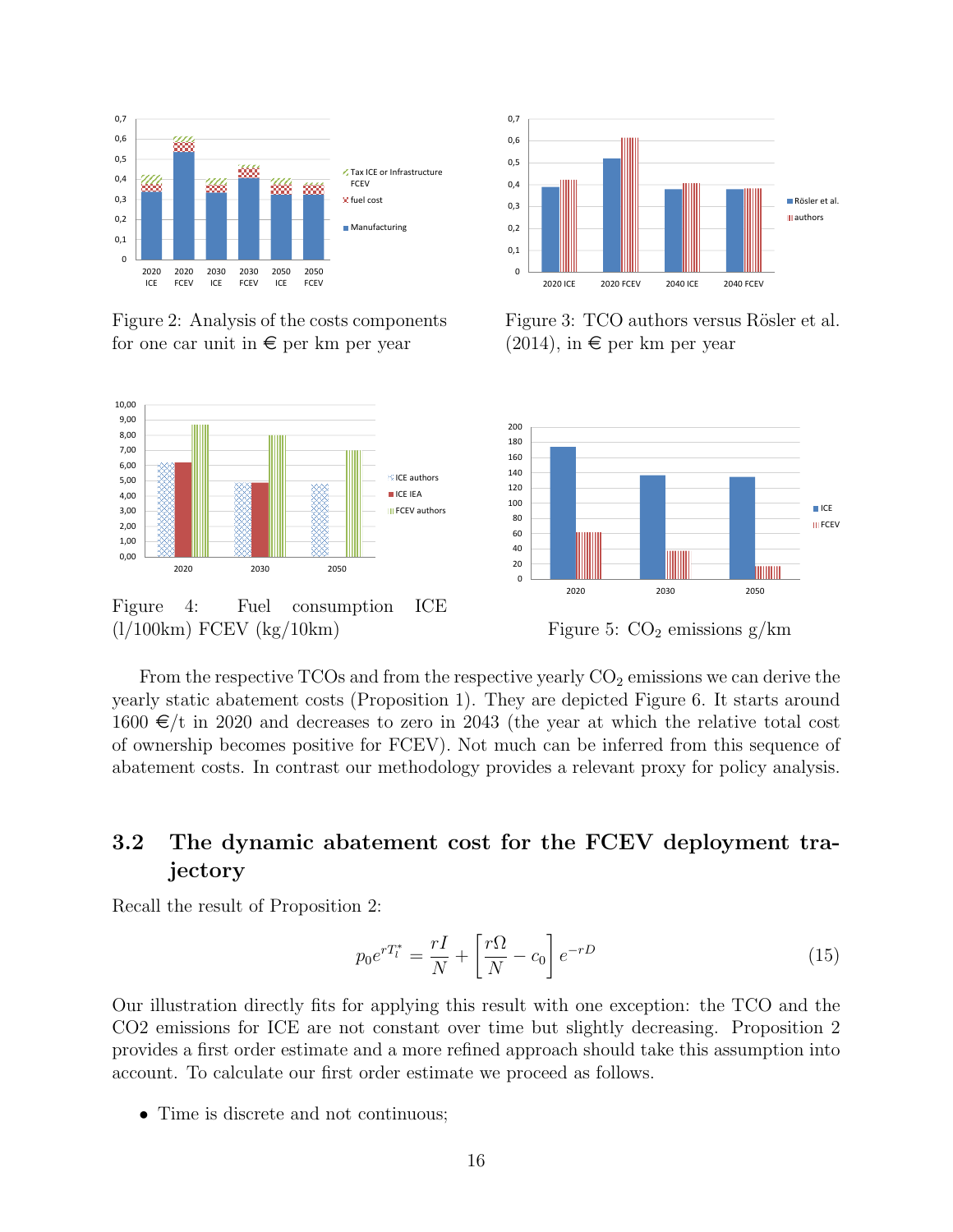

Figure 6: Static abatement cost  $(\epsilon / t)$ 

- The launching date is such that  $T_l^* = 2015$  and the deployment is completed at  $T_l^* + D =$ 2050;
- TCOs are assumed to converge at the end of the deployment phase which implies  $\left[\frac{r\Omega}{N} - c_0\right] = 0;$
- The CO2 avoided emissions for year 2050 and further is not N but the park times the difference in emissions per unit of car, all values being taken at date 2050.

Altogether this gives the following result.

**Corollary 2** The dynamic abatement cost  $p_{2015}^{CO2}$  for the reference scenario is such that:

$$
p_{2015}^{CO2} = ((1 - \delta)/\delta)I_{2015 - 2050}/A_{2050}
$$
\n(16)

in which: -  $I_{2015-2050}$  is the total discounted cost of the trajectory over the period 2015- $2050$ ;  $- A_{2050}$  denotes the yearly avoided emissions at full deployment that is in year 2050;  $\delta = 1/(1+r)$  with r standing for the social discount rate.

This expression can be interpreted as an extension of the static abatement cost in which a once and for all investment with a capex of  $I_{2015-2050}$  at date 2050 with an infinite life time will balance a recurring amount  $A_{2050}$  of avoided  $CO_2$  emissions.

Based on the data of Table 1 and using a 4 % social discount rate we obtain a numerical value for  $p_{2015}^{CO2} = 53 \epsilon/t$ . If we assume an initial social cost of carbon around 30  $\epsilon/t$  for 2015, as suggested by Quinet (2009) and Quinet (2013) for France, this suggests that our reference scenario should be postponed until 2030. Since this scenario starts quite slowly it is more meaningful to investigate how one could strengthen some parameters of our model to achieve an optimal launching date at 2015. This leads to the following target analysis.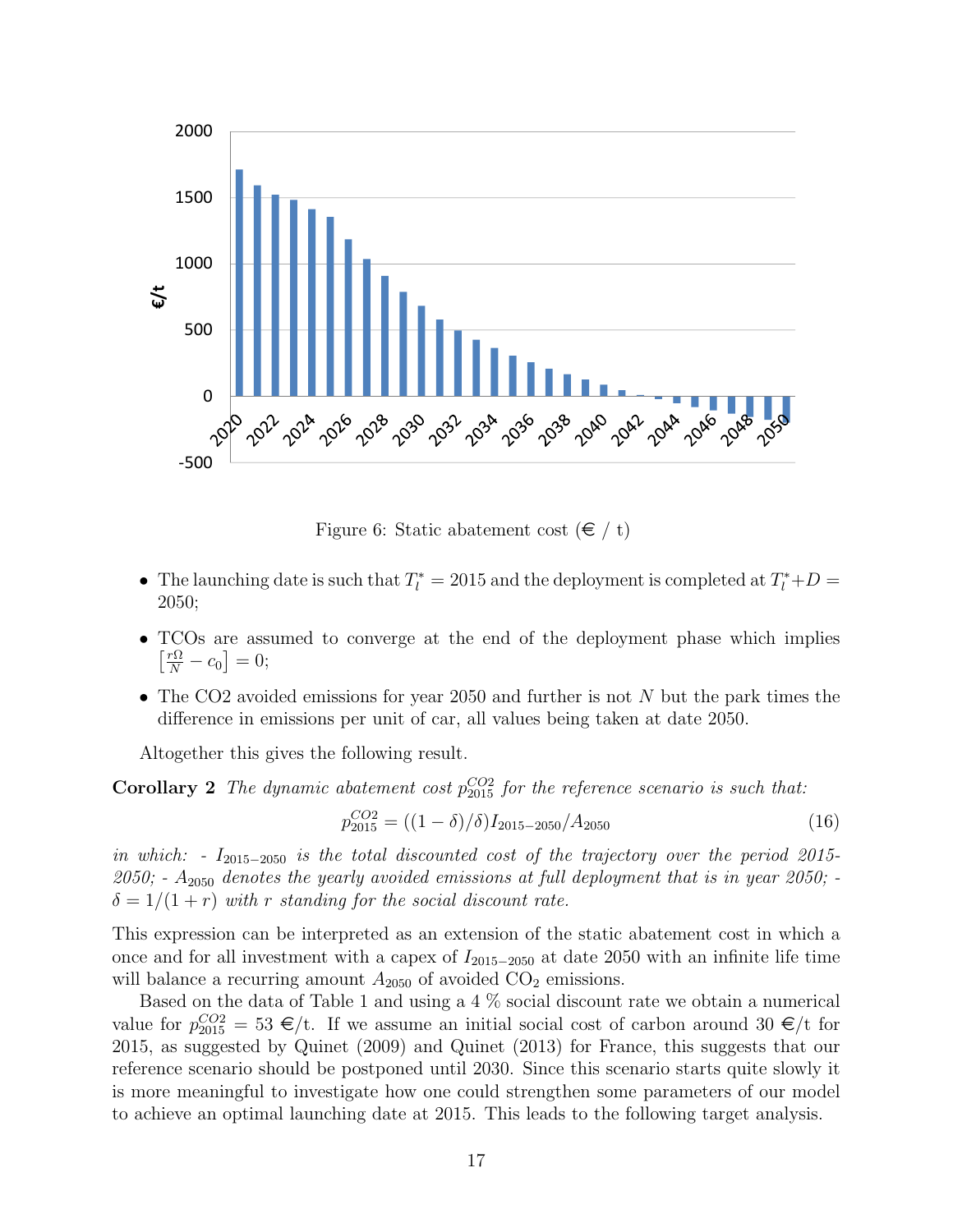### 3.3 Target analysis

Our methodology delivers a simple and attractive tool to explore how the change in the parameters of our model affects the dynamic abatement cost. This exploration can be made so as to achieve a target value for this abatement cost, say  $30 \in/t$  in 2015.

Corollary 3 To achieve a dynamic abatement cost  $p_{2015}^{CO2}$  consistent with a social cost of carbon of 30  $\epsilon/t$  in 2015 one may either target for

- a market share of 27  $\%$  rather than 15  $\%$  in the total car park in 2050;
- a growth rate of 2.9  $\%$  instead of 1.4  $\%$  in the increase in the oil price;
- a higher learning rate for manufacturing costs so that the unit cost of a FCEV car be only 6.7 % instead of 13 % higher than the one of a ICE car in 2050;
- a higher learning rate for H2 production costs so that the unit cost of H2 production be 33 % lower than the expected value with the reference scenario in 2050.

Consider the following four parameters as well as a combination of changes in these four parameters. The detailed results of this exploration are given Table 2. Note that all one parameter changes impact the total investment cost while a change in the targeted market size and in the hydrogen production cost (modeled as a decrease in the cost of the electrolysis process combined with a more intensive use of this technology) also impact the level of  $CO<sub>2</sub>$ avoided in 2050. The changes may appear quite large but the effort can be substantially reduced if they are combined. Indeed as shown in Table 2 the targeted abatement cost could be achieved with:

- a market share of 20  $\%$  in the total car park in 2050;
- a growth rate of 1.8  $\%$  in the increase in the oil price;
- a unit cost of a FCEV car 9.8 % higher than the one of a ICE car in 2050;
- a unit cost of H2 production 8  $\%$  lower than the expected value with the reference scenario in 2050.

In Figure 7 the effort of the combined change relative to the one parameter changes is depicted.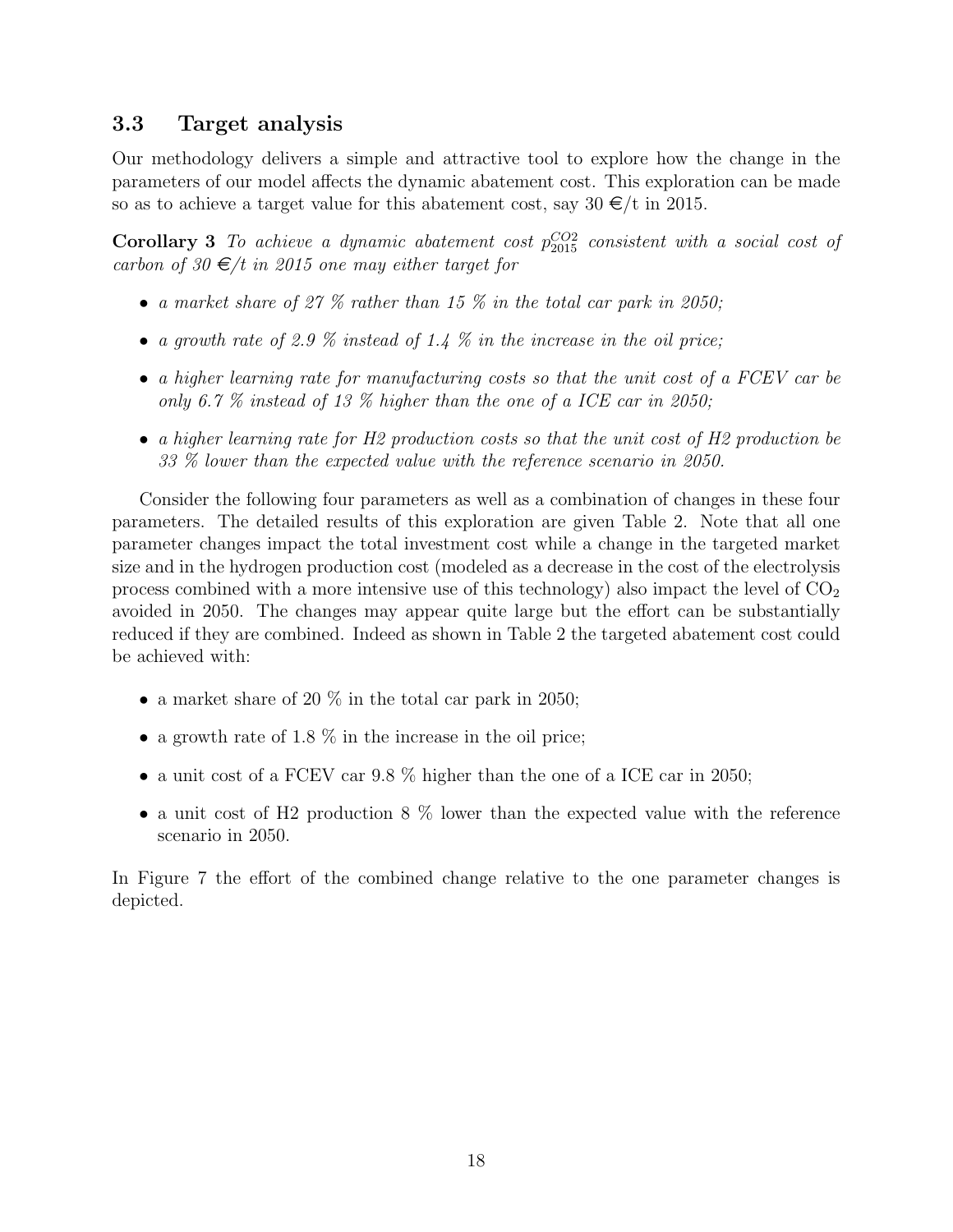|                                                | unit           | Base<br>Case | Market size<br>in % of total<br>car park | Gasoline<br>price<br>(yearly rate)<br>of increase) | Manufacturing<br>cost (FCEV vs<br>ICE in $2050$ ) | Hydrogen<br>production<br>$\cos t$ in 2050 | $\overline{4}$<br>parameter<br>target |
|------------------------------------------------|----------------|--------------|------------------------------------------|----------------------------------------------------|---------------------------------------------------|--------------------------------------------|---------------------------------------|
| Market size<br>(in % of total car park)        | $\%$           | 15%          | 27%                                      | 15%                                                | 15%                                               | $15\%$                                     | $\boldsymbol{20\%}$                   |
| Gasoline price<br>(yearly rate of increase)    | $\%$           | 1.4%         | $1.4\%$                                  | $2.9\%$                                            | $1.4\%$                                           | $1.4\%$                                    | $1.8\%$                               |
| Manufacturing cost<br>(FCEV vs ICE in 2050)    | $\%$           | 11.3%        | 11.%                                     | 11.3%                                              | $6.7\%$                                           | 11.3%                                      | $9.8\%$                               |
| Hydrogen<br>production cost                    | $\epsilon$ /kg | 6.8          | 6.8                                      | 6.8                                                | 6.8                                               | 4.5                                        | 6.2                                   |
| avoided $CO2$ emissions<br>in 2050             | Mt/year        | 13.2         | 18.9                                     | 13.2                                               | 13.2                                              | 13.8                                       | 14.1                                  |
| Discounted cost<br>for the scenario up to 2050 | M€             | 17 511       | 14 001                                   | 9 7 1 9                                            | 9 9 6 5                                           | 10 528                                     | 10 582                                |
| Dynamic<br>abatement cost                      | ∈/t            | 53           | 30                                       | 30                                                 | 30                                                | 30                                         | 30                                    |

Table 2: Target analysis, each column correspond to a scenario in which a parameter is changed to get a dynamic abatement cost of  $30\epsilon/t$ , in the last column all four parameters are changed.



Figure 7: The four parameters target in  $\%$  of the one parameter ones

# 4 Conclusion

This paper considers the transition of a sector from a pollutant state to a clean one. The sector consists of a given number of dirty units (say a car park), to be progressively replaces by clean ones. The production cost of clean units involves learning by doing and convexities with respect to the instantaneous rate of production. Along the optimal trajectory the CO2 price equals the static abatement cost plus some learning benefit, which is common in this type of model. While simple as a matter of principle this result fails in delivering the optimal deployment strategy without specifying further the cost function.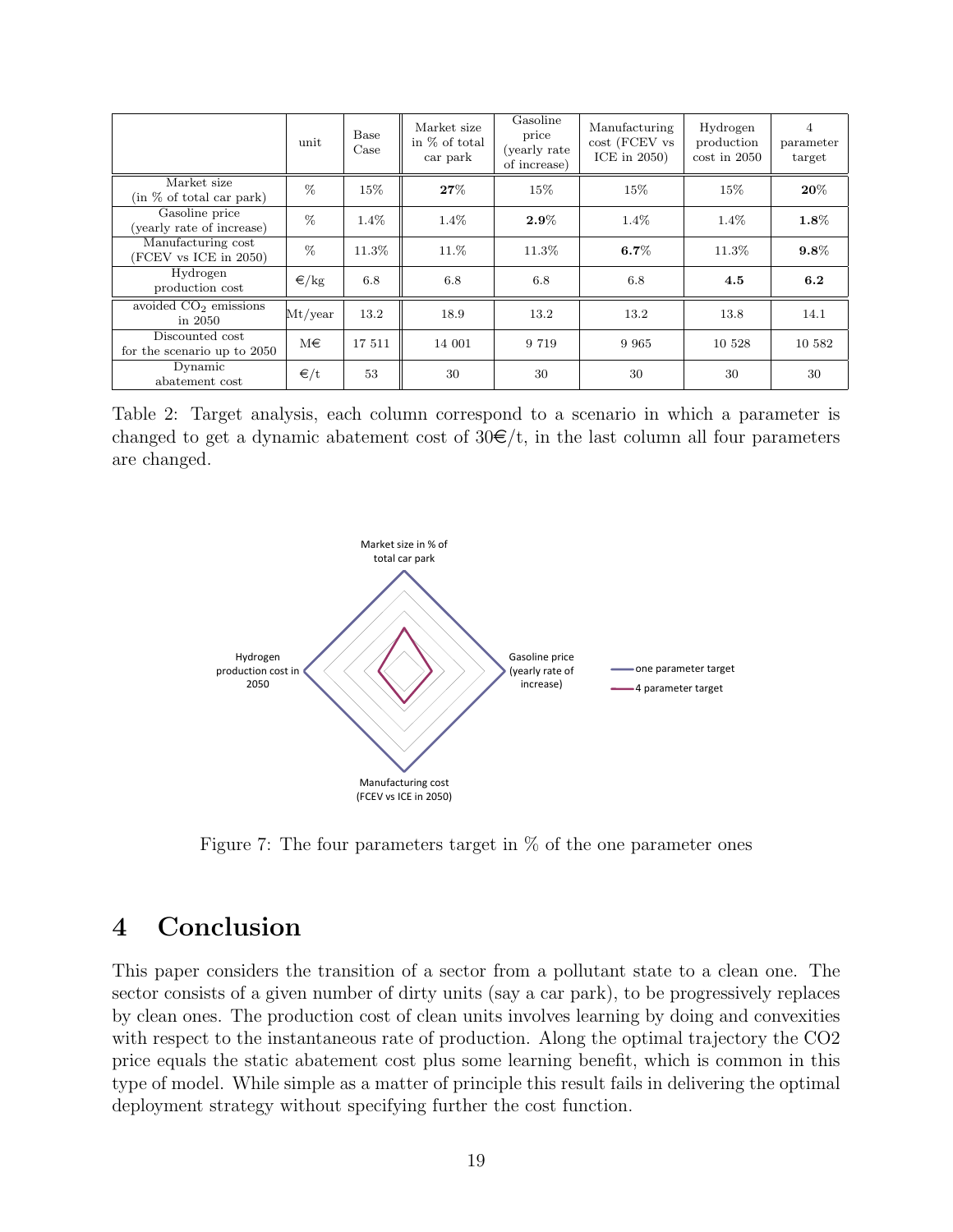The main contribution of the paper consists in designing a decomposition methodology to disentangle the choice of the production schedule from the choice of launching date in the search of the optimal trajectory. This leads to two interesting results. Firstly we extend the standard static notion of abatement cost associated to the substitution of a dirty unit by a clean one at some point of time to a dynamic one in which the all deployment trajectory is globally considered from its launching date. Second this dynamic abatement cost is also meaningful for a second best trajectory, which is often the case in applications where trajectories are defined through industrial and social considerations outside the scope of the modelling exercise. These results provide a simple framework for policy guidance. This is illustrated through an analysis of a trajectory in which ICE are progressively replaced by FCEV.

It would be interesting to extend this approach in several directions. We assumed stationarity of the cost function for the dirty units, a less extreme assumption may be more appropriate to accommodate efficiency gains and changes in the associated input prices. A more elaborate extension would consider the simultaneous deployment of alternative clean technologies such as BEV and FCEV to be substituted to ICE. This may possibly involve the introduction of consumers'preferences in which the role of product differentiation could be analyzed. Another interesting extension would be to consider the decentralization issue of the optimal trajectory to the various players (manufacturers, H2 producers, network operators). These players need operate under a positive profit constraint assumptions. We have assumed an exogenous normative CO2 price. There is no guaranty that the transfer of externality benefit to the players can be enough to accommodate the positive profit constraints. Defining more operational policy instruments could be examined such as imposing a minimal rate of clean cars in the portfolio of manufacturers. We think that some answers to these various questions could be obtained while preserving the simplicity of our approach.

## References

- Acemoglu, D., Aghion, P., Bursztyn, L. and Hemous, D. (2012). The Environment and Directed Technical Change, American Economic Review 102(1): 131–66.
- Amann, M., Rafaj, P., Höhne, N. and von Winterfeldt, D. (2009). GHG mitigation potentials in Annex I countries: Comparison of model estimates for 2020, Interim Report, International Institute for Applied Systems Analysis .
- Amigues, J.-P., Ayong Le Kama, A. and Moreaux, M. (2015). Equilibrium transitions from non-renewable energy to renewable energy under capacity constraints, Journal of Economic Dynamics and Control 55:  $89 - 112$ .
- Amigues, J.-P., Lafforgue, G. and Moreaux, M. (2014). Optimal Timing of CCS Policies under Decreasing Returns to Scale, *Technical report*, Toulouse School of Economics (TSE).
- Barker, T., Pan, H., Köhler, J., Warren, R. and Winne, S. (2006). Decarbonizing the global economy with induced technological change: scenarios to 2100 using E3MG, The Energy Journal pp. 241–258.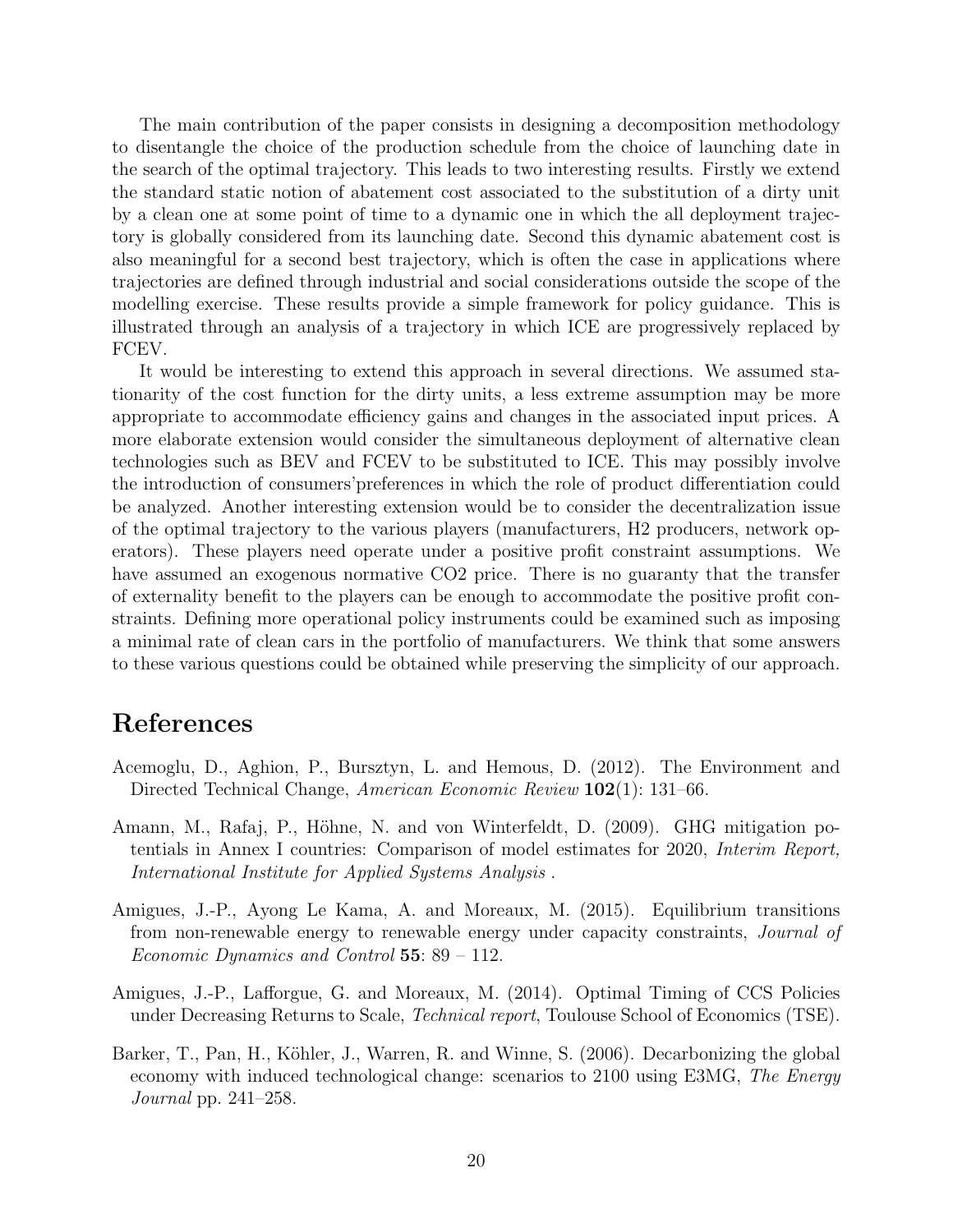- Beeker, E. (2014). Y a-t-il une place pour l'hydrogène dans la transition énergétique ?, Note  $d'analyse$ , France Stratégie, Commissariat général à la Stratégie et à la Prospective. URL: http://www.strategie.gouv.fr/sites/strategie.gouv.fr/files/atoms/files/201-08-06nafs-hydrogene-hd.pdf
- Bramoullé, Y. and Olson, L. J. (2005). Allocation of pollution abatement under learning by doing, Journal of Public Economics 89(9): 1935–1960.
- Clapp, C., Karousakis, K., Buchner, B. and Chateau, J. (2009). National and Sectoral GHG Mitigation Potential.
- Creti, A., Kotelnikova, A., Meunier, G. and Ponssard, J.-P. (2015). A cost benefit analysis of fuel cell electric vehicles, Report 1: 1–41.
- Edenhofer, O., Lessmann, K., Kemfert, C., Grubb, M. and Köhler, J. (2006). Induced technological change: Exploring its implications for the economics of atmospheric stabilization: Synthesis report from the innovation modeling comparison project, The Energy Journal pp. 57–107.
- Goulder, L. H. and Mathai, K.  $(2000)$ . Optimal  $CO<sub>2</sub>$  abatement in the presence of induced technological change, Journal of Environmental Economics and Management 39(1): 1–38.
- Grimaud, A. and Rouge, L. (2008). Environment, directed technical change and economic policy, Environmental and Resource Economics 41(4): 439–463.
- Harrison, P. (2014). Fueling Europe's Futur: How auto innovation leads to eu jobs, *Technical* report, Cambridge Econometrics.  $\textbf{URL}: \textit{http://www.camecon.com/EnergyEnvironment/EnergyEnvironmentEuropean.}$
- Löschel, A. (2002). Technological change in economic models of environmental policy: a survey, *Ecological economics*  $43(2)$ : 105–126.
- Loulou, R. (2008). ETSAP-TIAM: the TIMES integrated assessment model. part II: mathematical formulation, *Computational Management Science* 5(1-2): 41–66.
- Loulou, R. and Labriet, M. (2008). ETSAP-TIAM: the TIMES integrated assessment model Part I: Model structure, *Computational Management Science* 5(1-2): 7–40.
- Manne, A. and Richels, R. (2004). The impact of learning-by-doing on the timing and costs of CO2 abatement, *Energy Economics*  $26(4)$ : 603–619.
- Manne, A. S. and Barreto, L. (2004). Learn-by-doing and carbon dioxide abatement, *Energy* Economics 26(4): 621–633.
- McDonald, A. and Schrattenholzer, L. (2001). Learning rates for energy technologies, *Energy* policy **29**(4):  $255-261$ .
- McKinsey & Company, A. (2010). Portfolio of powertrains for Europe: a fact-based analysis.